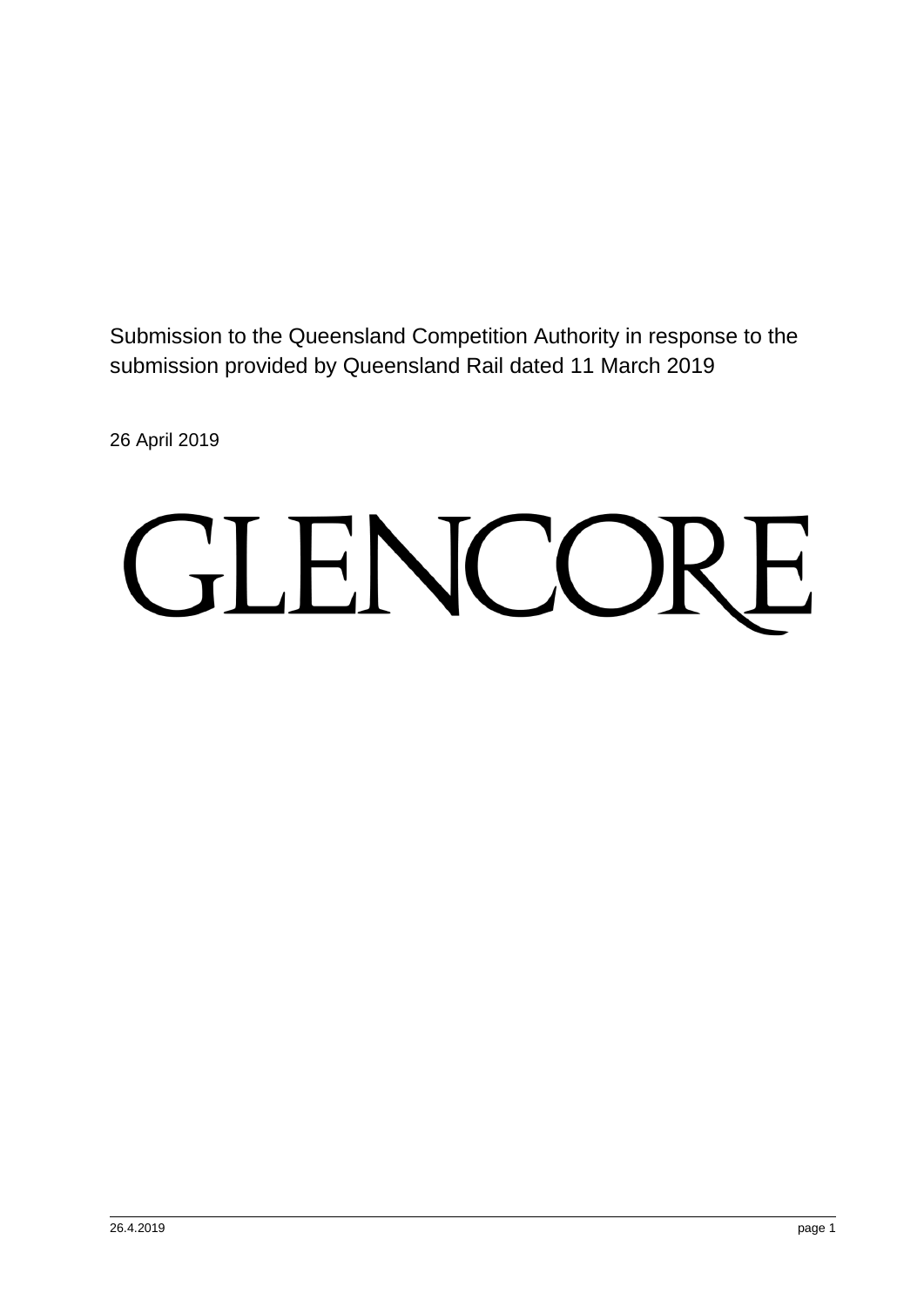#### **1 Introduction**

This submission is made on behalf of Glencore in response to:

- (a) the Queensland Competition Authority's (*QCA*) Draft Decision of 18 December 2018 (the *QCA Draft Decision*) to recommend that Queensland Rail's (*QR*) Mount Isa Line service should be a declared service under Part 5 of the *Queensland Competition Authority Act 1997* (Qld) (*QCA Act*);
- (b) the submission from QR opposing the QCA Draft Decision including in respect of the Mount Isa line service of 11 March 2019 (*QR March 2019 Submission*); and
- (c) the QCA staff questions released on 5 April 2019.

This submission is consistent with Glencore's previous submissions to the QCA in the QR declaration review process dated 30 May 2018 (*Glencore's Initial Submission*) and 16 July 2018 (*Glencore's Second Submission*) and should be read together with them.

#### **2 Executive Summary**

Glencore strongly supports the QCA's Draft Decision with respect to the Mount Isa Line service, including that the Mount Isa Line service satisfies each of the access criteria and the QCA should recommend its continued declaration.

It is common ground between QR, Glencore and the QCA that the rail transport infrastructure used to provide the Mount Isa Rail Access service is significant, such that criterion (c) is satisfied.

Accordingly this submission only refers to criterion (a), (b) and (d).

Glencore does not consider that any of the arguments made in the QR March 2019 Submission should alter the QCA's draft decision to recommend that the Mount Isa Line service be declared as expressed in the QCA Draft Decision for the reasons set out below.

#### <span id="page-1-0"></span>**3 Service and Facility Definitions: the Mount Isa Rail Access Service**

QR asserts that access to the Mount Isa system (described by QR as bounded to the east by (and including) Stuart and to the west by (and including) Mount Isa) should be analysed as a separate service to the rail access services provided by each of its other systems.

Glencore is largely agreed that it should be analysed separately as a part of a declared service that is a service itself and satisfies the access criteria (such that declaration should be recommended in accordance with section 87A(1)(b) QCA Act).

However, as submitted to the QCA previously, the service should be properly defined as the rail access service for the Mt Isa line including the rail links to the Port of Townsville, via the Jetty branch line (the *Mount Isa Rail Access Service*).

The difference is displayed in the maps below showing the Mt Isa line (as described by QR) in Figure 1 and the 'missing link' of rail between Stuart and Townsville that Glencore submits access to should also form part of the service, highlighted in red in Figure 2: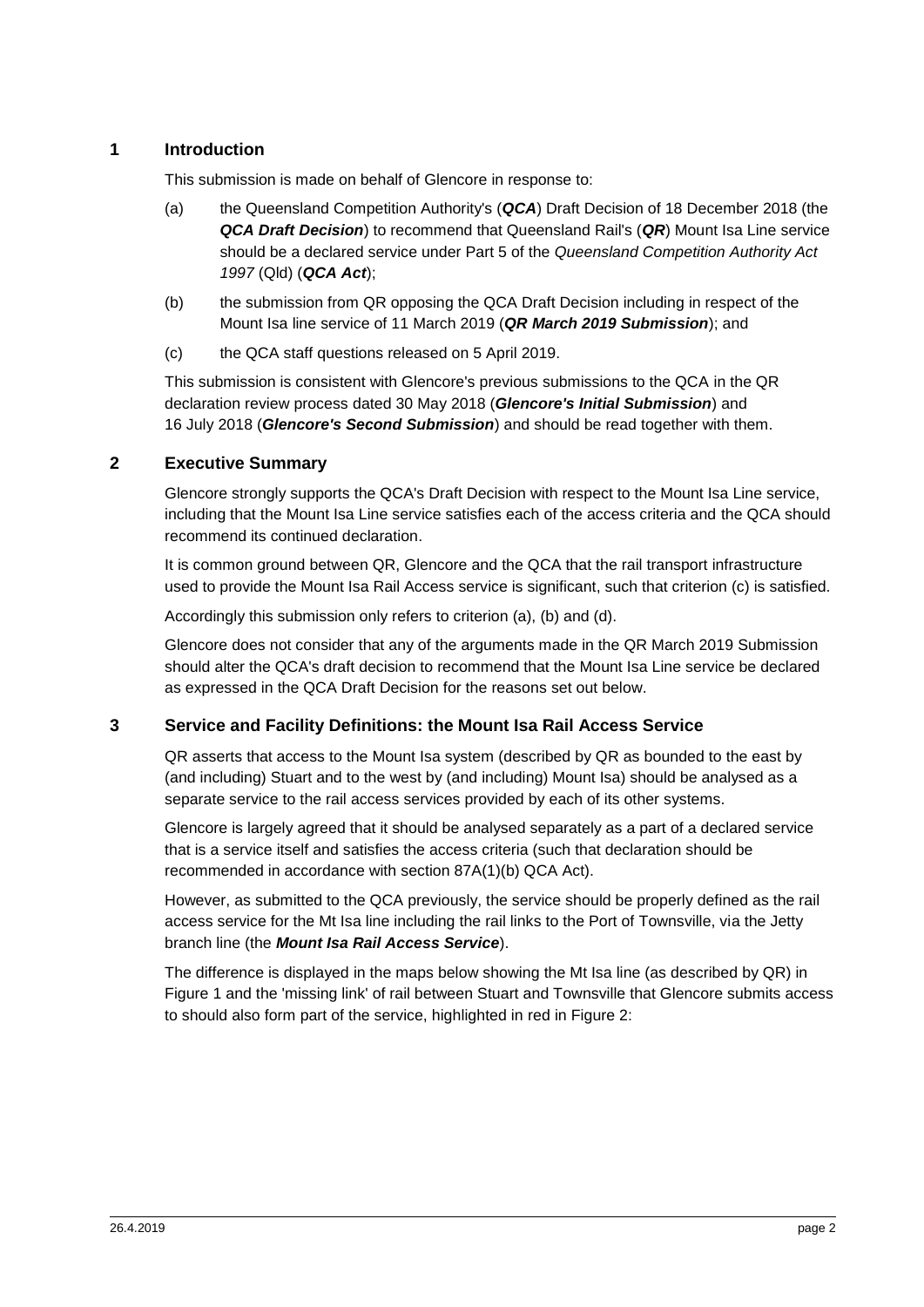#### **Figure 1: Mt Isa line**







The service ought to be defined to include access to the rail links to the Port of Townsville line as:

- (a) access to the Mount Isa system alone is of little to no utility when the vast bulk of rail freight is either for transport of goods imported at the Port of Townsville for operations on the line or produced by operations on the line for export at the Port of Townsville (such that for users like Glencore, access to the Mount Isa Line but not the rail from Stuart to the Port of Townsville is not useful – it is the full rail line to the Port of Townsville that provides the supply chain);
- (b) Glencore, and presumably other users, currently contract rail on the basis of rail access (and rail haulage) from origins in the Mount Isa region to the Port of Townsville;
- (c) while it would theoretically be possible to contract access to the sections of rail separately as QR suggests, it is commercially irrational to do so due to the potential that would create for disconnects in scheduling, force majeure, treatment of defaults and nonperformance and other issues;
- (d) the access criteria assume that they are being measured against a service for which one can reasonably measure foreseeable demand (for criterion (b)), and this can only really be done for a service that customers seek to acquire (i.e. the service all the way through to the Port of Townsville, not to Stuart); and
- (e) the absurd result that might result from QR's proposed service definition is that any benefits arising from declaration of access to the Mount Isa system could be completely undone if the rail links between Stuart and the Port of Townsville are not also separately declared – such that the terms for that remaining rail would reflect an exercise of QR's market power, which is clearly inconsistent with the legislative intent of Part 5 of the QCA Act.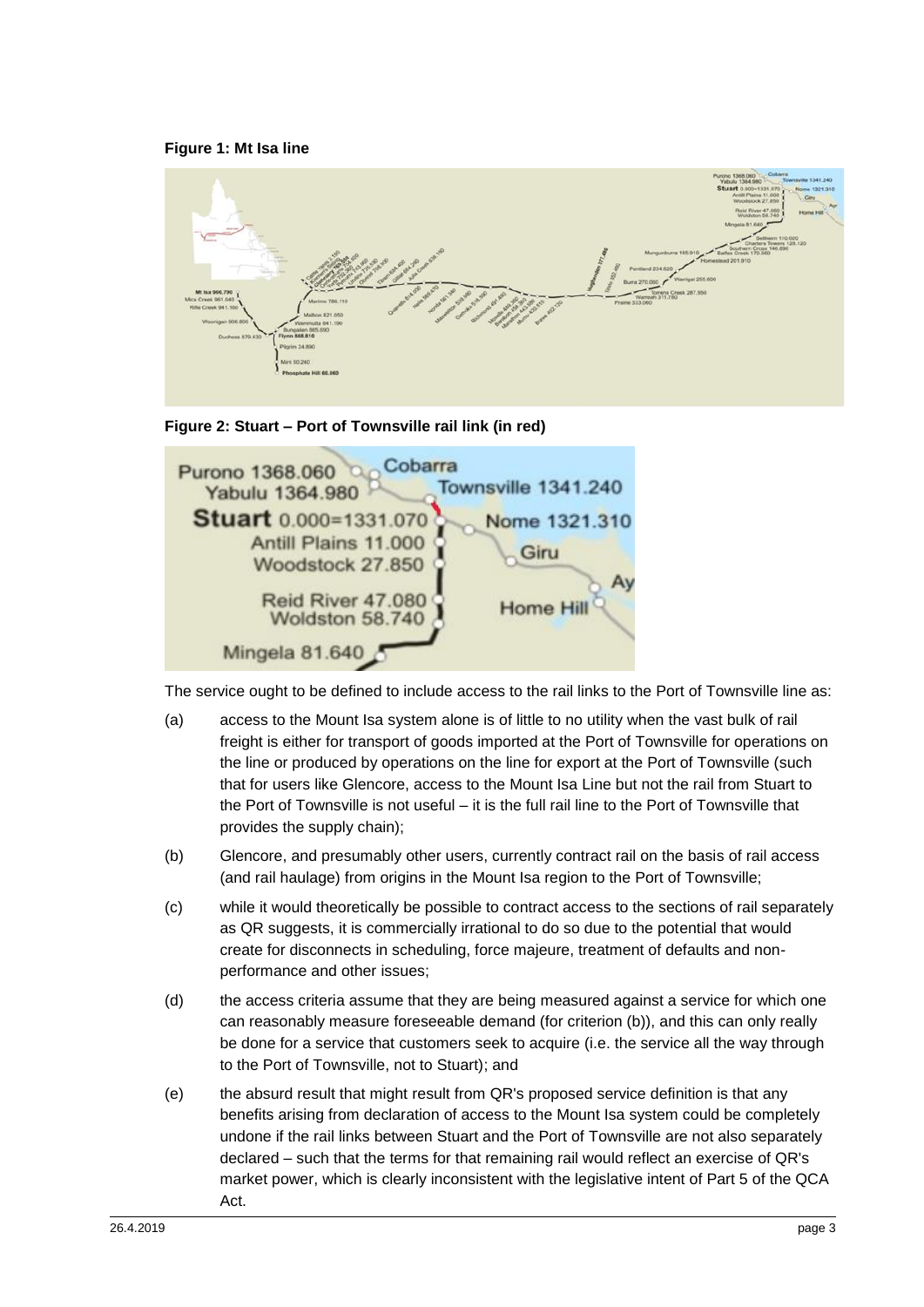#### <span id="page-3-0"></span>**4 Road haulage is not a substitute or a sufficient constraint in at least some dependent markets**

QR's arguments in respect of criterion (a) and (b) are heavily dependent on their assertion that road haulage is a close substitute for the Mount Isa Rail Access Service, and a competitive constraint on QR's pricing of that service, such that:

- (i) demand for competing road haulage services should be included in foreseeable demand for the purposes of criterion (b); and
- (ii) road haulage pricing provides an effective constraint on QR's ability to engage in monopoly pricing in the absence of declaration such that criterion (a) would not be satisfied.

#### (a) **Criterion (b) – Is road haulage a substitute?**

Whether road haulage is a substitute service is properly analysed as a matter of economic substitution, i.e. would a customer be likely to switch to a different service if rail access was to impose a small but significant non-transitory increase in price (a *SSNIP*).

In the case of rail access, a switch would also involve switching away from rail haulage – such that the most appropriate way to analyse the extent of substitution potential is to ask whether if the access price rose by a SSNIP, would rail haulage providers (as the typical customer for rail access services) switch to providing transportation services by road.

As the QCA Draft Decision notes:<sup>1</sup>

*In this context, the question is whether, if the cost of rail infrastructure increased relative to road (for example, if Queensland Rail imposed a SSNIP for the use of its rail infrastructure), would above-rail operators switch from using rail infrastructure to using road infrastructure instead?*

*The QCA considers that this would be highly unlikely. While it may be physically possible for an above-rail operator to sell its rollingstock and buy trucks instead (in order to switch from using rail infrastructure to using road infrastructure), the costs of doing so are likely to be so high as to make switching between different infrastructure services unviable in response to a SSNIP. For this reason, the QCA considers that no other form of infrastructure service is substitutable for the rail infrastructure service provided by Queensland Rail.*

*Therefore the QCA is satisfied that the primary market is confined only to rail infrastructure.*

Glencore agrees with that analysis.

That is also consistent with the fact that, as discussed further below, road haulage does not provide a competitive constraint for bulk minerals transportation. End customers (such as Glencore) would not switch away from rail transportation to road transportation in the event that access charges were increased by a SSNIP and the haulage provider simply passed those charges through – as rail would remain more economic.

#### (b) **Houston Kemp's flawed analysis in relation to the reverse cellophane fallacy**

For completeness, Glencore also notes QR's reliance on the Houston Kemp's flawed discussion of the 'reverse cellophane fallacy'. The reverse cellophane fallacy is concerned with the situation where a SSNIP test is applied to an uneconomically low imposed price which results in an inappropriately narrow market definition. But Houston Kemp's analysis simply assumes that because of declaration it must be the case that the reverse cellophane fallacy applies. Whereas, Glencore considers that argument cannot be made in relation to the Mount Isa line where there is no reference tariff, and the price that is reached is reached in the context of the right (for either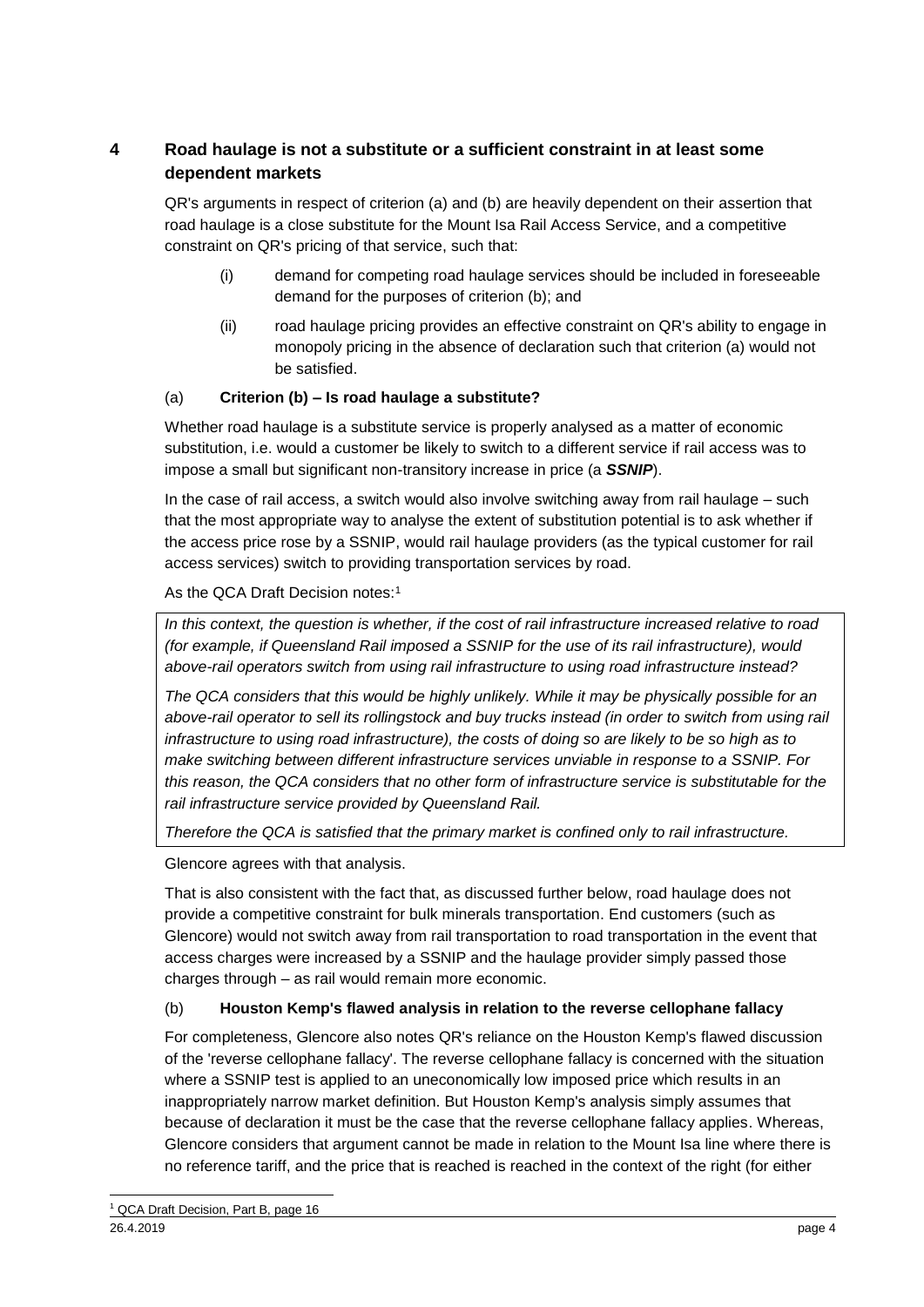party – so QR has the right as well) to have the QCA arbitrate access disputes (including as to price) such that there is no reason to suggest the current price is not a reasonable approximation of the price that would exist in a workably competitive market. It is simply not the case that the market price in a hypothetically workable competition market is the ceiling price (i.e. the standalone cost of QR providing the service for the relevant customer – which is a deeply uneconomic price) as Houston Kemp seems to assume.

#### (c) **Criterion (a) – Does road haulage impose a competitive constraint?**

QR argues that road haulage services provide a competitive constraint on rail access pricing (for the Mount Isa Rail Access Service) on the basis that the end rail haulage customers, will switch to road haulage if QR engages in monopoly pricing.

In making that argument, QR does not provide any cost information to substantiate its assertions, but merely points to some examples of rail customers utilising a degree of road haulage services.

Critically, as the courts have recognised, the mere fact that a customer may use two different services does not constitute substitution.<sup>2</sup>

For example, the Mount Isa line has recently been closed due to significant damage caused by flooding. During that time producers of bulk products including Glencore, South32, MMG and Incitec Pivot have been forced to utilise road haulage, and have incurred significant costs and expenses doing so. However, that usage of road haulage (when rail access is completely unavailable for a short period) is not evidence of long term substitution of the type relevant to assessment of the access criteria across the proposed 15 year declaration period.

In addition Mount Isa Mines is actually stockpiling large volumes of product on site in anticipation of the Mount Isa line becoming operational again due to the significant additional costs of rail haulage (and considering community and corporate responsibility).

An illustration of the size of the haulage task that QR is alleging can easily be converted to road might assist in understanding why QR's submissions on that issue are not credible. By way of example, to haul

this equates to 82 trucks travelling on the Flinders Highway across that period, or a truck being encountered every 10 kilometres / every 5 minutes on the road. Significantly, that is in respect of Mount Isa Mines' product only and does not take account for product of other North West Queensland users being transported on road, or that all mining input transportation would also need to be completely switched to road in this hypothetical in order to avoid QR recovering monopoly revenue against any residual usage.

Trucking of those volumes – particularly when considering the volumes that would be created by all North West Queensland users – is very clearly not in the best interests of the community when considering the significantly elevated road usage and congestion it would cause.

Secondly, as the QCA recognised in the QCA Draft Decision, and consistent with the issues described above, the extent to which road transportation provides competition to rail transport depends on a range of factors including (mostly relevant to the Mount Isa Rail Access Service) the type of product and the distance of transportation.

In relation to bulk freight, the QCA Draft Decision noted:<sup>3</sup>

<sup>-</sup><sup>2</sup> *Arnotts v Trade Practices Commission* [1990] FCA 473

<sup>3</sup> QCA Draft Decision, page 37-38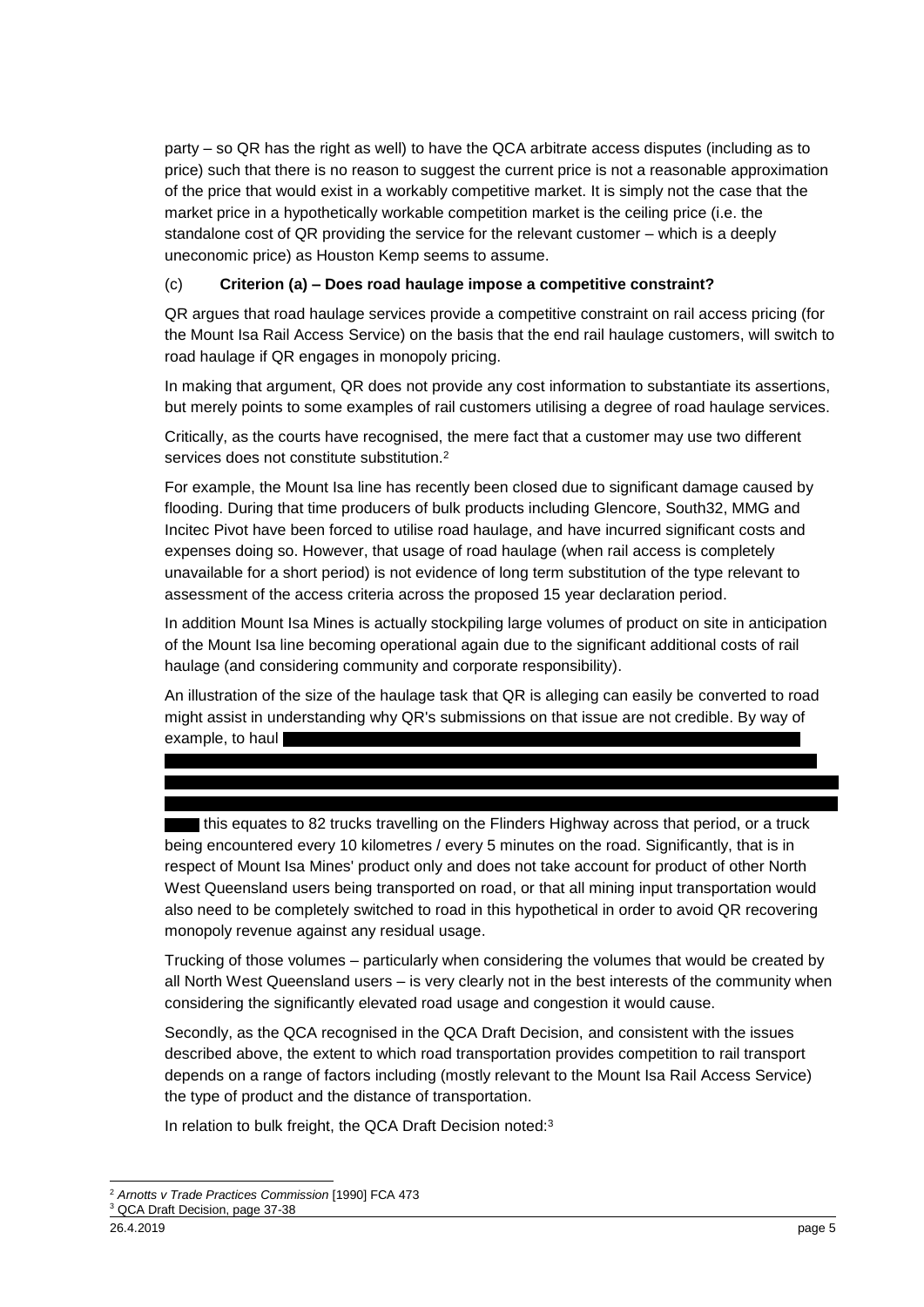*Road transport is generally preferable for bulk freight, which generally involves large volumes of homogenous product, typically liquid or crushed material (e.g. coal, minerals, sugar, grain), transport in mass quantities, without packaging, which tend to be relatively non-perishable and non-fragile.* 

and provided the following diagram showing the dominant mode of transportation for different types of goods:





In relation to the impact of distance, the QCA has recognised that there is a 'tipping point' in terms of distance travelled at which transport by rail becomes significantly cheaper than road.<sup>4</sup> Notably, the distances referred to by the QCA in respect of that 'tipping point' are shorter than the hauls Glencore utilises in the Mount Isa Rail Access Service.

One additional factor not specifically discussed in the QCA Draft Decision, is that most bulk minerals freight (including most minerals concentrates) are classified as a 'dangerous good', and handling products with that classification via rail instead of road is preferable from a cost, safety, regulatory burden and compliance perspective.

The Mount Isa Rail Access Service is utilised for transportation of a variety of goods including bulk goods (mineral concentrates, fertiliser, acid, fuel, refined metals) and cattle, general freight and passenger freight.

Given that variety of freight, the question under criterion (a) is not whether road haulage provides a constraint on QR's pricing or conduct on the Mount Isa line generally, but whether it provides a sufficient constraint in relation to the type of transportation relevant to each specific dependent market (with QR's ability to exercise market power only needing to be unconstrained without declaration in a way that impacts adversely on competition in one dependent market in order for criterion (a) to be satisfied). Accordingly, the QCA needs to analyse this issue separately for each dependent market identified.

#### (d) **North West Minerals Province minerals tenements market**

In its consideration of whether road transportation could provide a sufficient constraint on QR's potential future monopoly pricing for bulk minerals services without declaration, the QCA Draft Decision rightly stated:<sup>5</sup>

<sup>-</sup> $^{4}$  QCA Draft Decision, page 38

<sup>5</sup> QCA Draft Decision, Part B, page 58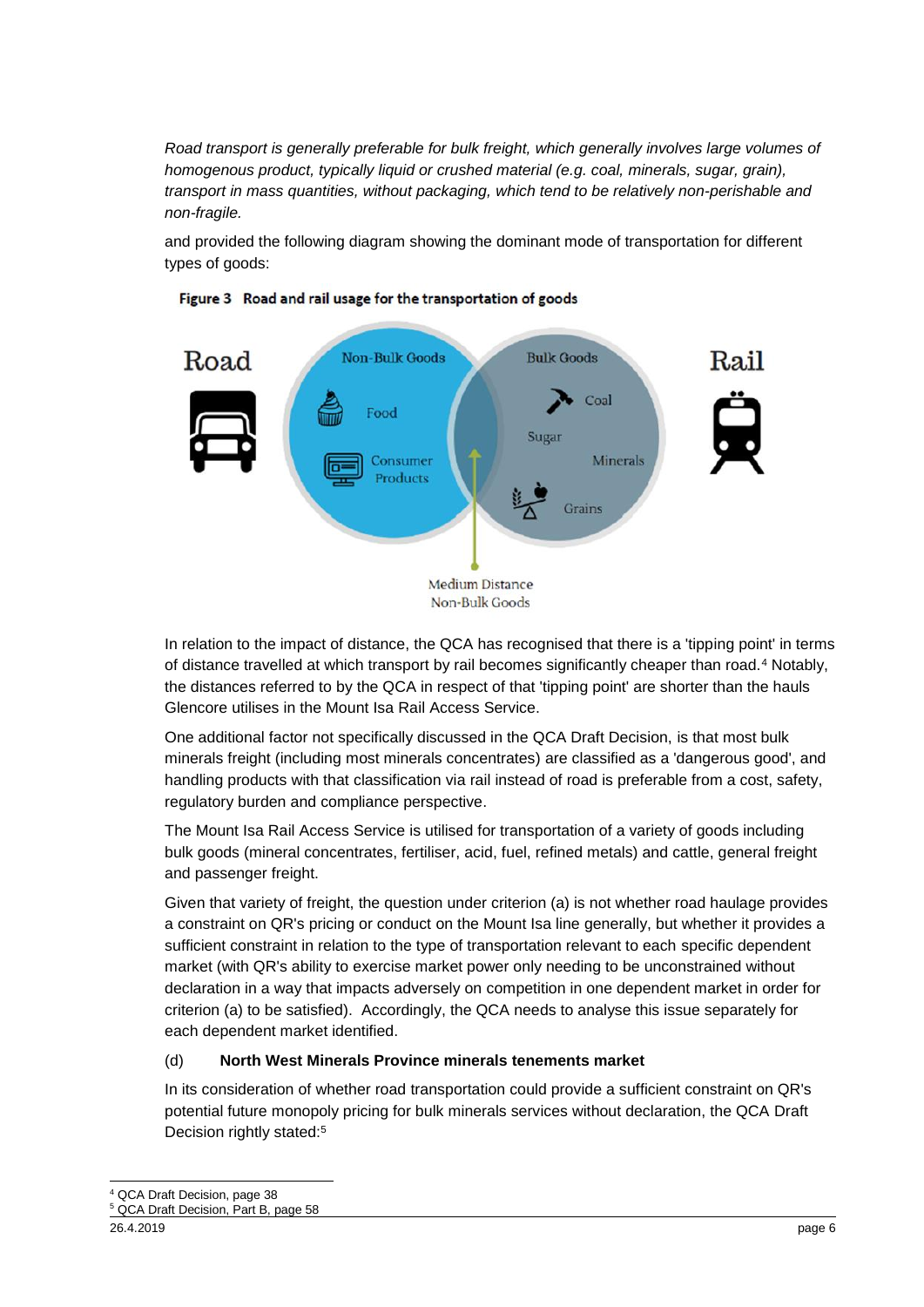*The QCA considers that these alleged constraints do not apply in the case of the Mount Isa Line service, as the service falls into the exception referred to by Queensland Rail – that is, the transportation of bulk commodities over long distances.*

*The North West Queensland minerals tenements market is located a substantial distance away from the nearest export port – over 1,000 km from Mount Isa to the Port of Townsville. The nature of the goods produced by the tenements, being high-volume bulk minerals, combined with the substantial distance to port, means that rail transport offers a substantial cost advantage to other modes of transport, such as road transport. This is because the average per kilometre cost of road freight is approximately constant with respect to distance, whereas rail transport enjoys significant economies of scale, with costs decreasing with increasing freight volumes and distances. For freight travelling greater than 600 – 1,000 km, rail transport is significantly cheaper than road. This is supported by submissions from Glencore, which stated:*

 *For all of the bulk minerals services contracted by Glencore, rail transport is the only economic mode of transport … road haulage does not provide any competitive constraint on rail costs for bulk minerals.*

*The natural cost advantage of rail for transporting freight (both bulk and non-bulk) over the long distances on the Mount Isa Line means that users of the Mount Isa Line service will depend upon rail transport as the primary mode of transporting their freight, both for moving mining inputs into a tenement and for transporting minerals output out to port.*

*Given these underlying cost fundaments, the QCA considers that Queensland Rail does have the ability to exercise market power on the Mount Isa Line service.*

As the QCA notes, that is in fact entirely consistent with QR's own acknowledgement that competition by road operators was a constraint in respect of some freight *'other than some bulk commodities over long distances'*. 6

On that basis, it appears clear that road freight does not provide a relevant competitive constraint relative to the minerals tenements market.

Glencore also consider the QCA's analysis accurately reflects the market realities, and while there may be instances of bulk products being transported by road for short to medium distances or short term examples of usage of road for longer distance hauls while rail was not available, the vast bulk of haulage of bulk minerals occurs by rail.

Consistent with that, and as previously submitted by Glencore, for all of the bulk minerals services it contracts for transport to the Port of Townsville, rail transport is the only economic mode of transport.<sup>7</sup> That is unsurprising given that Glencore is transporting bulk minerals concentrates over distances that exceed the 'tipping point' at which road transportation becomes uncompetitive.

However, for completeness Glencore have set out below responses to each of the examples that QR has raised to date as potentially evidencing road providing a constraint:

| <b>Example</b>                                                         | This is not evidence of a constraint because                                                                |
|------------------------------------------------------------------------|-------------------------------------------------------------------------------------------------------------|
| All bulk minerals freight is being                                     | Using road haulage when rail transportation is not                                                          |
| trucked to the Port of Townsville<br>until the Mount Isa rail re-opens | available as a way of mitigating the financial losses<br>caused by the outage of rail, is not an example of |
| following significant flood damage                                     | economic substitution.                                                                                      |

<sup>&</sup>lt;sup>6</sup> Latest QR Submission, page 33

-

<sup>7</sup> Glencore submission dated 16 July 2018, p 8.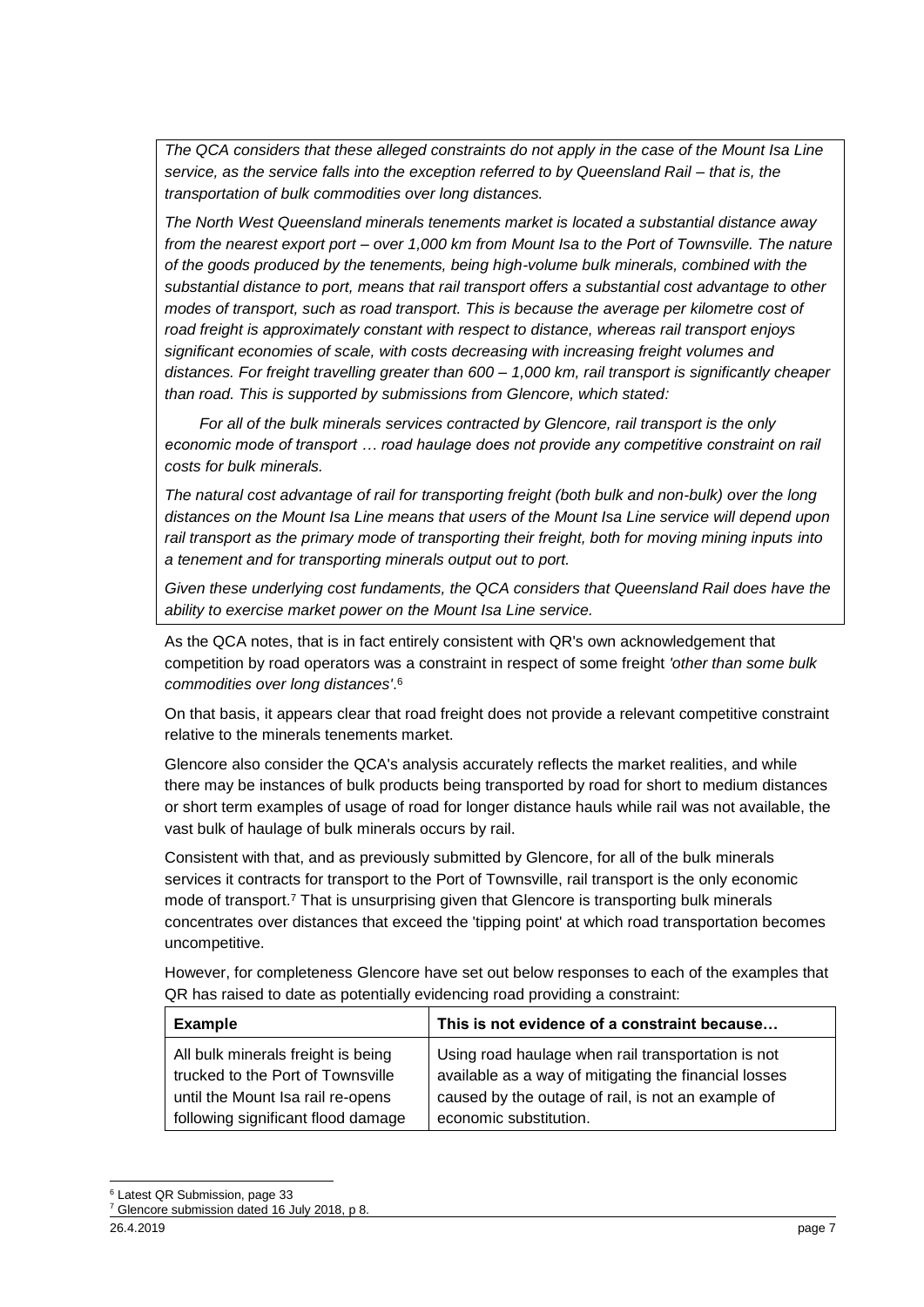|                                                                                                                                                                 | As discussed above, a long term switching decision to<br>road haulage for bulk minerals is not economic and<br>would not be caused by a SSNIP in the pricing for the<br>Mount Isa Rail Access Service.                                                                                                                                                                                                                                                                                                                                                                                                       |
|-----------------------------------------------------------------------------------------------------------------------------------------------------------------|--------------------------------------------------------------------------------------------------------------------------------------------------------------------------------------------------------------------------------------------------------------------------------------------------------------------------------------------------------------------------------------------------------------------------------------------------------------------------------------------------------------------------------------------------------------------------------------------------------------|
|                                                                                                                                                                 | An idea of how uneconomic road haulage is for bulk<br>freight is provided by Incitec Pivot's announcement that<br>the outage of the line would contribute to losses<br>between \$100-\$120 million at Phosphate Hill and that it<br>had 'attempted to partially offset the effects of the rail<br>closure through limited road deliveries of its phosphate<br>fertiliser product', <sup>8</sup> which suggests it is also stockpiling<br>products in the same way Mount Isa Mines is given how<br>much more economic rail transport is relative to road<br>transport for bulk freight on the Mount Isa line. |
|                                                                                                                                                                 | The mere fact that extensive capital has been invested<br>by QR in repairing the Mount Isa line (including a<br>temporary bypass of a site where a derailment occurred)<br>suggests that there is bulk traffic which cannot be<br>provided by road.                                                                                                                                                                                                                                                                                                                                                          |
| Intermodal freight transported by<br>road pending Pacific National<br>having rolling stock available<br>following Glencore's termination of<br>Aurizon contract | Using road haulage, when rail transportation is not<br>available (in this case because of a temporary lack of<br>rolling stock) as a way of mitigating the financial losses<br>caused by inaccessibility of rail, is not an example of<br>economic substitution.                                                                                                                                                                                                                                                                                                                                             |
|                                                                                                                                                                 | This was an anticipated short term cost of switching<br>between competing rail providers, which Glencore<br>considered was justified by the longer term improvement<br>in price and service achieved for rail haulage - not a<br>long term decision to switch to road haulage.                                                                                                                                                                                                                                                                                                                               |
| Road haulage by CuDeco of copper                                                                                                                                | There are a number of issues with this example:                                                                                                                                                                                                                                                                                                                                                                                                                                                                                                                                                              |
| concentrates                                                                                                                                                    | CuDeco's long term plans had been to develop a<br>$\bullet$<br>multi-user rail loading facility near Cloncurry, so that<br>it would truck the product from the Rocklands mine<br>to Cloncurry where it would then be railed using the<br>Mount Isa Rail Access Service - road transport was<br>not CuDeco's long term plan;                                                                                                                                                                                                                                                                                  |
|                                                                                                                                                                 | operations at CuDeco's Rocklands mine have been<br>suspended since August 2018 and have been<br>reported as recently as January 2019 as being<br>intended to remain in suspension until the company<br>is able to improve funding issues via a share<br>placement and rights issue (neither of which has yet<br>occurred). <sup>9</sup> There are obviously real questions about                                                                                                                                                                                                                             |

<sup>-</sup>8 Australian Mining article[: https://www.australianmining.com.au/news/phosphate-hill-to-take-potential-120m-hit-as-queensland-rail](https://www.australianmining.com.au/news/phosphate-hill-to-take-potential-120m-hit-as-queensland-rail-repairs-advance/)[repairs-advance/](https://www.australianmining.com.au/news/phosphate-hill-to-take-potential-120m-hit-as-queensland-rail-repairs-advance/) (accessed 5 April 2019).

<sup>26.4.2019</sup> page 8 <sup>9</sup> M North, *Cudeco confirm operations will remain suspended*, The North West Star Newspaper (online) 10 January 2019 <https://www.northweststar.com.au/story/5843456/cudeco-confirm-operations-will-remain-suspended/> (accessed 15 April 2019).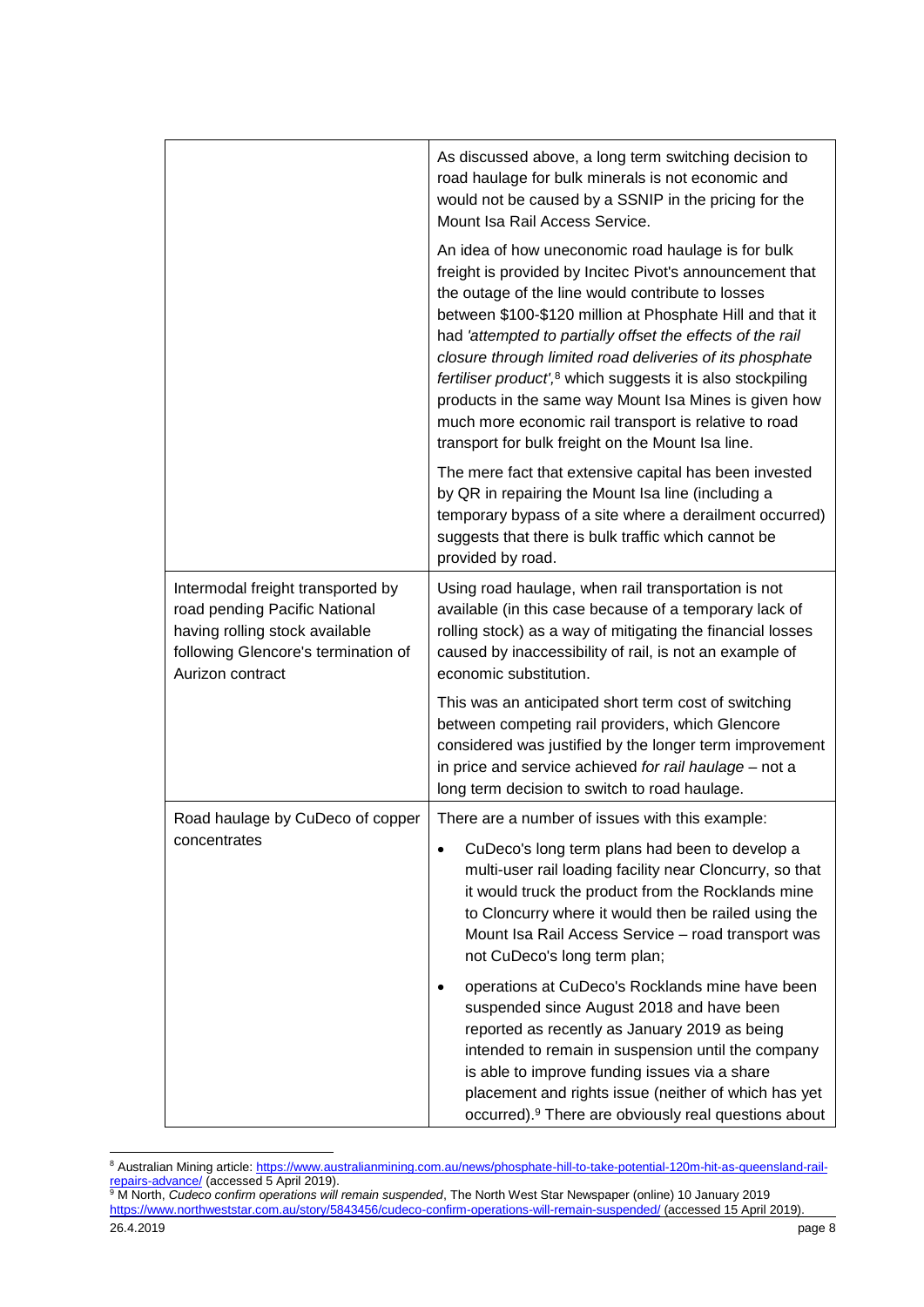|                                                                                                                                                                                                                                                   | the economics of these operations without using rail<br>transportation.                                                                                                                                                                                                                                                                                                                                                                        |
|---------------------------------------------------------------------------------------------------------------------------------------------------------------------------------------------------------------------------------------------------|------------------------------------------------------------------------------------------------------------------------------------------------------------------------------------------------------------------------------------------------------------------------------------------------------------------------------------------------------------------------------------------------------------------------------------------------|
| Houston Kemp statement that<br>'several new, smaller scale mines<br>along the Mount Isa system are<br>opting for intermodal solutions',<br>resulting in a higher total cost than<br>bulk wagons making 'road a closer<br>constraint <sup>no</sup> | Houston Kemp does not even assert that such smaller<br>mines are utilising road. Rather that such mines are<br>utilising rail - but that they are utilising higher cost rail<br>options which would make road a 'closer constraint'<br>(whatever that means).                                                                                                                                                                                  |
|                                                                                                                                                                                                                                                   | No evidence is provided of what the differences in costs<br>are alleged to be. Footnote 41 which is apparently<br>supposed to substantiate this information merely states<br>'this information has been provided by Queensland Rail'.<br>Glencore considers that this information is totally<br>unsubstantiated and given the lack of any details cannot<br>be relied upon by the QCA.                                                         |
|                                                                                                                                                                                                                                                   | Further, to Glencore's knowledge:                                                                                                                                                                                                                                                                                                                                                                                                              |
|                                                                                                                                                                                                                                                   | Capricorn Copper's copper concentrate production<br>is railed to the Port of Townsville;                                                                                                                                                                                                                                                                                                                                                       |
|                                                                                                                                                                                                                                                   | MMG's Dugald River's zinc concentrate production<br>$\bullet$<br>is railed to the Port of Townsville;                                                                                                                                                                                                                                                                                                                                          |
|                                                                                                                                                                                                                                                   | South 32's Cannington concentrate production is<br>$\bullet$<br>railed to the Port of Townsville;                                                                                                                                                                                                                                                                                                                                              |
|                                                                                                                                                                                                                                                   | Glencore's concentrate production is railed to the<br>$\bullet$<br>Port of Townsville; and                                                                                                                                                                                                                                                                                                                                                     |
|                                                                                                                                                                                                                                                   | there are new bulk projects continuing to be<br>$\bullet$<br>developed on the assumption of utilising rail<br>transportation, such as Centrex Metal's Ardmore<br>Phosphate project (800,000 wet tonnes of product to<br>be railed per annum). <sup>11</sup>                                                                                                                                                                                    |
| Some non-minerals freight such as<br>fuel and cement utilising road                                                                                                                                                                               | Glencore does not dispute that there are some mining<br>inputs which it is economic to transport by road.<br>However, that clearly involves the acquisition of a<br>different product for a different purpose and does not<br>change the fact that for bulk minerals, road haulage is<br>not a competitive constraint (i.e. cost savings or<br>synergies arising from backhaul deliveries has not made<br>road competitive for bulk minerals). |

#### **5 Criterion (b) – meeting foreseeable demand at the least cost**

Glencore strongly supports the QCA's approach to the interpretation of criterion (b) and the steps involved in determining whether criterion (b) is satisfied.<sup>12</sup>

<sup>-</sup><sup>10</sup> Houston Kemp, Does Queensland Rail's network satisfy criterion (a), page 18

<sup>11</sup> Centrex Metals, Ardmore Phosphate Rock Project Definitive Feasibility Study Results & Maiden Ore Reserve, 8 October 2018: <http://www.centrexmetals.com.au/wp-content/uploads/2019/01/20181008-Ardmore-DFS-Results-Maiden-Ore-Reserve.pdf> <sup>12</sup> QCA Draft Decision, pages 8-18.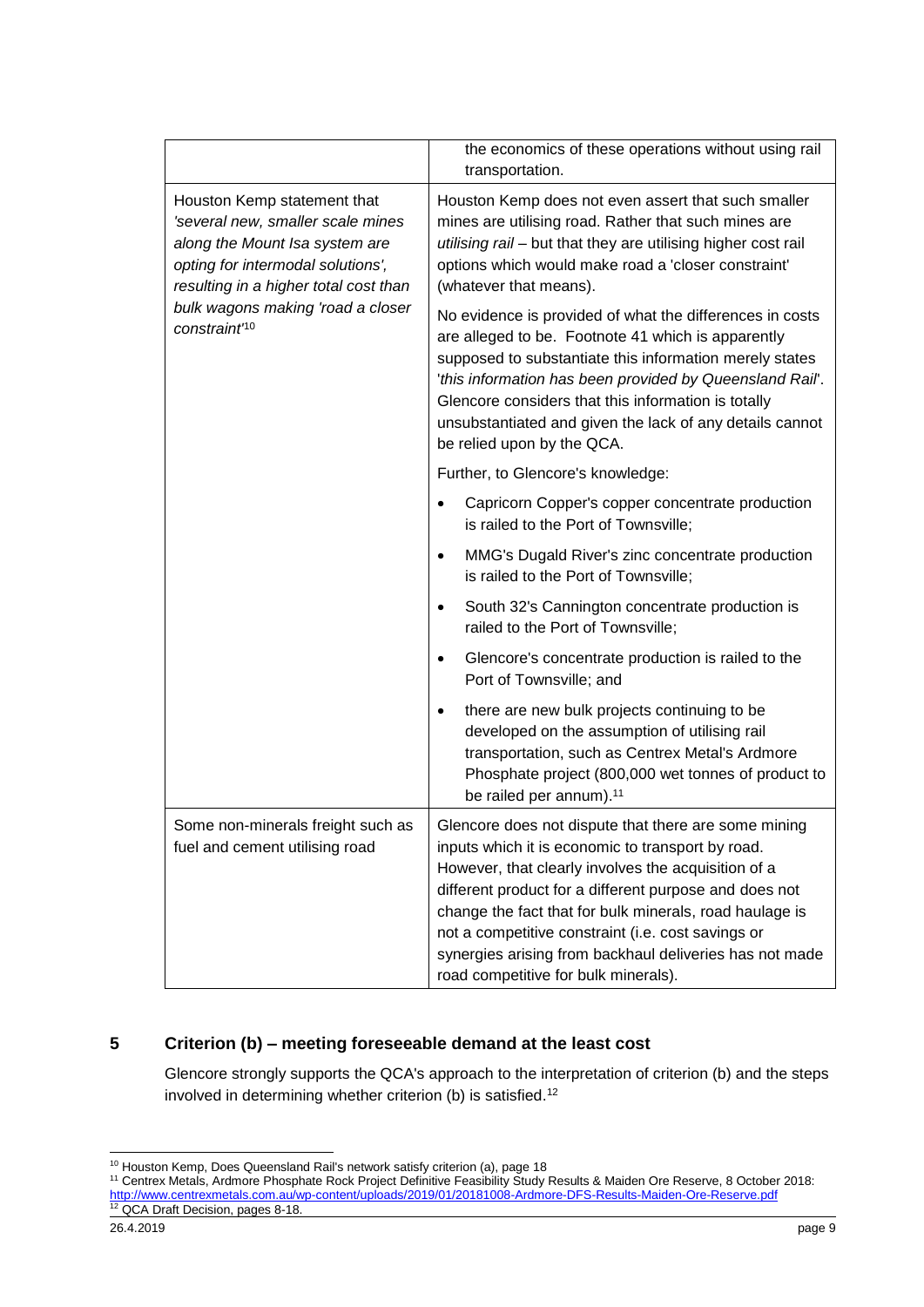#### **5.1 The service and facility**

Consistent with the discussion in section [3](#page-1-0) of the submission above, Glencore considers the appropriate definitions of the service is the Mount Isa Rail Access Service consisting of access to rail between Mount Isa to the Port of Townsville (and all relevant branch lines), with the facility consisting of all of the relevant rail transport infrastructure for the provision of that service.

#### **5.2 The market**

The market for the purposes of criterion (b) include the service and any other close substitute services.<sup>13</sup>

As discussed in section [4](#page-3-0) above, the market is the market for the Mount Isa Rail Access Service (as road transportation is not a close substitute).

#### **5.3 The period for assessing total foreseeable demand**

QR asserts that only a 5 year declaration period should be considered based on 'changing market developments and dynamics'.

It is not clear what changing market developments and dynamics QR is actually talking about as it relates to the Mount Isa Rail Access Service – as the issues or other rail developments that QR mentions are not related to the Mount Isa line. If the QCA was to find a lesser declaration period should apply to other QR services, the longer period should still be applied to the Mount Isa Rail Access Service.

In any case, Glencore supports the QCA's 15 year declaration period, and agrees with the QCA's view that represents an appropriate balancing of the need to provide certainty to stakeholders making long term investments (in mines and above rail rolling stock) and QR's legitimate interests in having the service declared for the period in which there was certainty the access criteria were met. 14

Despite the statements in Houston Kemp's statements (which advocate for 5 or at most 10 years), the weight of regulatory precedent in terms of Queensland and national access regime declarations suggest a declaration period like that proposed by the QCA is appropriate as show in Figure 3 below: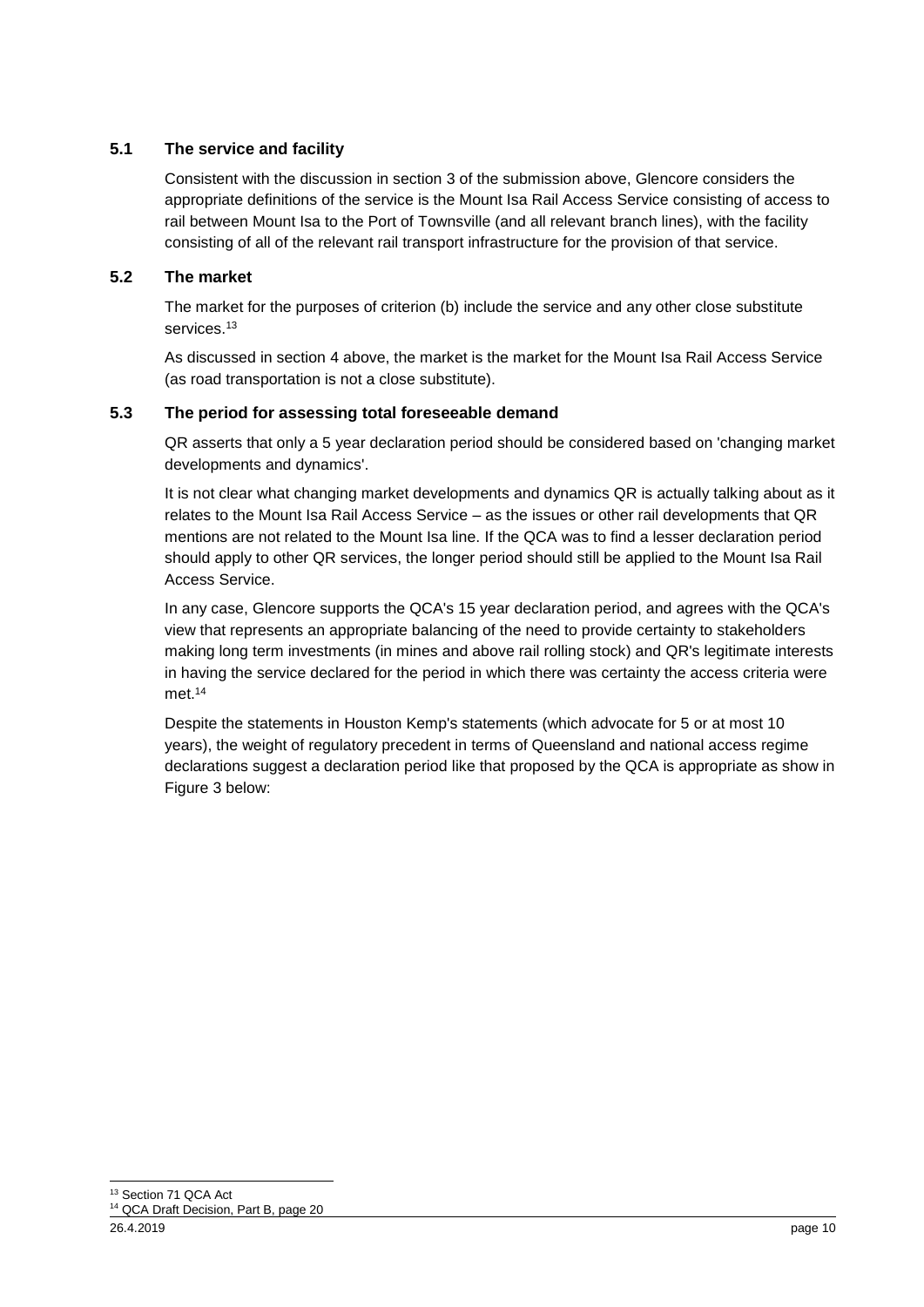**Figure 3 – Declaration period precedents**



#### **5.4 Foreseeable demand at least cost**

The foreseeable demand to be measured is foreseeable demand for the service and substitute service.

As discussed in section [4,](#page-3-0) there is no substitute service for the Mount Isa Rail Access Service, such that the comparison which criterion (b) requires is whether the foreseeable demand can be met at least cost by either:

- (a) the Mount Isa rail line; or
- (b) the Mount Isa rail line and an additional rail line.

The QR March 2019 Submission does not provide any revised estimate of foreseeable demand.

However, on any view it is clear to Glencore that foreseeable demand can be met at least cost by the relevant parts of QR's rail network, as the foreseeable demand is less than the existing capacity of the Mount Isa rail line.

In particular, Glencore notes that:

- (a) QR has emphasised the extent to which the Mount Isa line is currently under-utilised; and
- (b) the 2012 Master Isa Rail Infrastructure Master Plan suggested the 'Base Case' demand of 8 mtpa could be accommodated by the existing infrastructure with limited capital investment (in addition to detailing numerous expansions options if demand was expanded), and tonnages are below that level; and
- (c) the costs of developing an entirely new rail line (particularly in light of the long distances involved) would be so excessive, that even without detailed cost modelling it is clear that any reasonable demand profile will be able to be met at least cost by the Mount Isa rail line.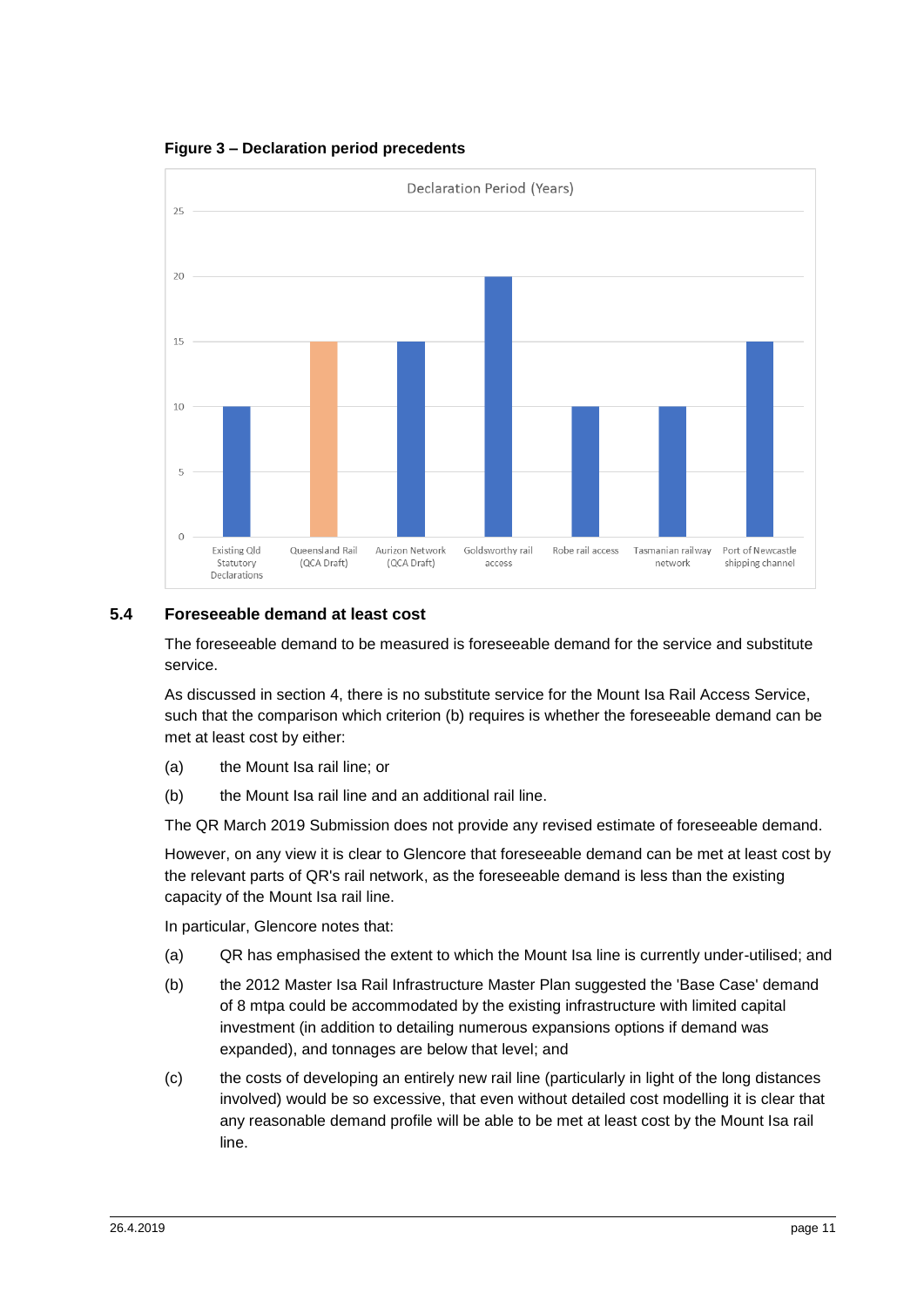#### **5.5 Conclusion**

Accordingly, Glencore considers it is clear that the Mount Isa system is able to meet total foreseeable demand throughout the proposed 15 year declaration period at the least cost compared to any two or more facilities, such that criterion (b) is satisfied.

#### **6 Criterion (a) – promote a material increase in competition**

#### **6.1 Dependent markets definition**

QR has not contested the existence of the North West Queensland minerals tenements market in any of its submission.

However, for completeness Glencore reconfirms that it considers the QCA is correct there is clearly a separate market for North West Queensland minerals tenements, being tenements for non-coal minerals in what is commonly referred to as the North West Queensland minerals province (shown in the diagram from the State's Strategic Blueprint for Queensland North West Minerals Province below).<sup>15</sup>





 $\frac{1}{15}$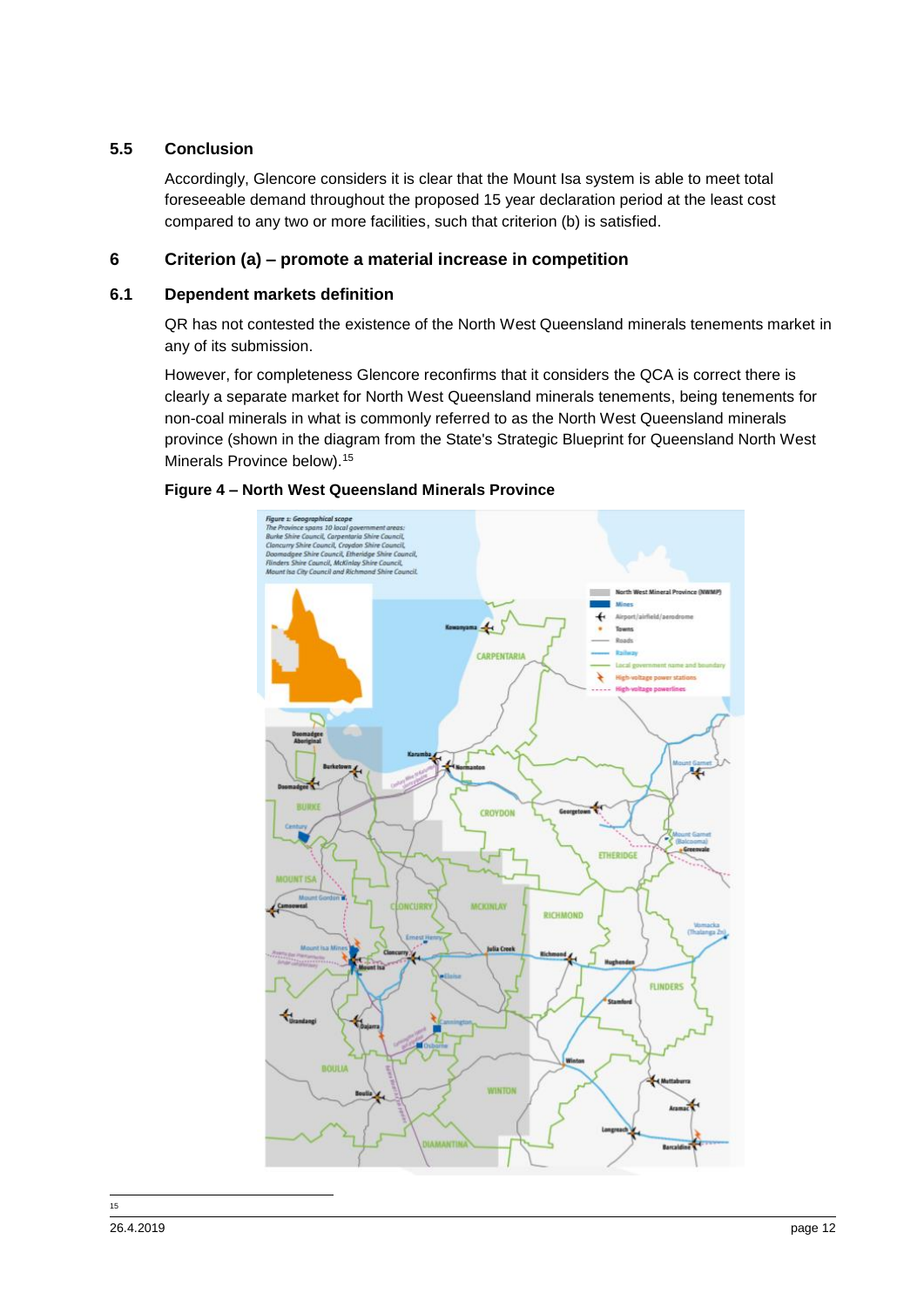Glencore considers that minerals tenements in that region are in a separate market to minerals tenements elsewhere given:

- (a) the high quality of the mineral resources in the North West Minerals province (which are of larger scale);
- (b) the Queensland government's competitive exploration tender releases in the region (which, for example, included a competitive tender for 4 tenements totalling  $1,100 \text{ km}^2$  in the region in 2018),<sup>16</sup> produces competition and a market that is distinct from other minerals regions where such releases do not occur;
- (c) the differences in infrastructure costs relative to any other minerals regions elsewhere (which will mean there is a difference in value and returns relative to other mineral provinces for tenements in this region); and
- (d) the regulatory and social licence issues being highly favourable in relation to developments in the North West Queensland Minerals province relative to developments in other regions (as demonstrated by the Queensland government having particular strategies and policies in favour of mineral development in the region).

While Glencore considers there is a promotion of competition in other dependent markets as well, including the relevant rail haulage market, these submissions focus on the impact in the North West Queensland tenements market.

#### **6.2 The 'promote a material increase in competition' threshold**

#### (a) **Appropriate interpretation of material**

The QR March 2019 Submission places a heavily reliance on a flawed interpretation of what is required to show that declaration would promote a material increase in competition so as to satisfy criterion (a).

It is beyond any doubt that material in this context only means 'not trivial' or 'not marginal'.

The legislative intent as to the level of the materiality threshold was clearly set out in the explanatory notes to the bill which introduced the 'material increase' wording in the QCA Act:<sup>17</sup>

*"… to clarify that access (or increased access) to the service should be expected to promote a material increase in competition in order for this criterion to be satisfied. This will prevent the declaration of services where only a trivial increase in competition is expected to result."*

To similar effect was the explanatory memorandum to the Commonwealth bill which introduced the identical amendment to criterion (a) into the national access regime.<sup>18</sup>

Subsequent consideration by the Australian Competition Tribunal has, unsurprisingly, adopted that clear legislative intent in interpreting criterion (a), with the Tribunal stating *'there are little, if any, practical differences between the descriptions 'not trivial', 'real' and 'material' in this context.* 19

Consequently, Glencore consider it is clear that the QCA Draft Decision is correct in its approach to the interpretation of criterion (a) and QR's continued arguments for a 'significance' threshold should be rejected.

1

<sup>16</sup> Minister for Natural Resources, Mines and Energy Hon Anthony Lynham MP, *Exploration feeds future of North West resource sector*, 28 March 2018:<http://statements.qld.gov.au/Statement/2018/3/28/exploration-feeds-future-of-north-west--resource-sector>

<sup>17</sup> Explanatory notes *Motor Accident Insurance and Other Legislation Amendment Bill 2010* (Qld)

<sup>18</sup> Explanatory memorandum *Trade Practices Amendment (National Access Regime) Bill 2006* (Cth)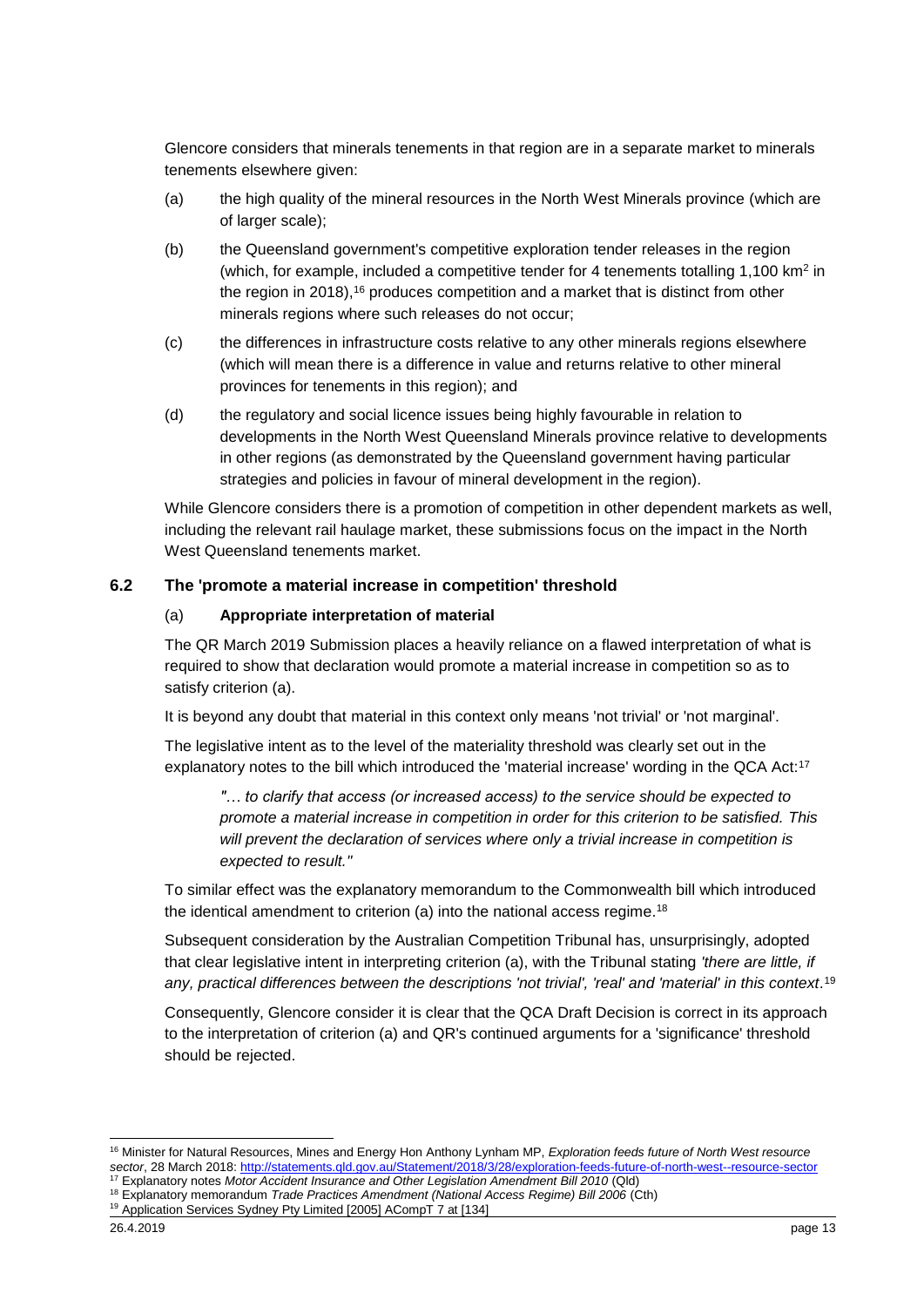#### (b) **Promotion of competition**

Glencore also considers that the promotion of a material increase in competition was correctly concluded by the QCA to involve 'an *improvement in the opportunities and environment for competition* such that competitive outcomes are materially more likely to occur'.<sup>20</sup>

The QCA is also correct in its analysis that:<sup>21</sup>

What matters in terms of a material impact on competition is not necessarily the number of *competitors in the market, or the number of potential entrants that may be discouraged from entry. Rather, it is the possibility that more efficient firms would be discouraged from entering a dependent market in a future without declaration. That is, if efficient entry is likely to be promoted in a future with declaration, the QCA considers that this would indicate that access as a result of declaration would promote an increase in competition that is material.*

Again, that is consistent with numerous statements from the leading decisions of the Australian Competition Tribunal.<sup>22</sup>

QR appears to assert that that interpretation was based on the previous form of criterion (a). However, it is clear that formulation remains correct and appropriate. The 'promote a material increase in competition' wording was not changed – all that has changed is what is required to produce that promote (i.e. declaration not access).

That is demonstrated by the National Competition Council's (*NCC*), as the only other regulator that has been required to consider the new criteria since their amendment, adopting the same interpretation to the QCA, as expressed in the NCC's Guide to Declaration (which has been updated since the criterion (a) amendments),<sup>23</sup> and in its Preliminary Statement of Reasons regarding the Newcastle shipping channel service revocation application. 24

#### **6.3 Ability and incentive to exercise market power**

Glencore agrees with the QCA's analysis that consideration of criterion (a) requires an analysis of whether QR has market power and whether it has the ability or incentive to exercise such market power.

It is absolutely clear from the QCA Draft Decision that QR does have market power in respect of the Mount Isa Rail Access Service. QR is a monopoly supplier of that service and is clearly not constrained given that there are no viable substitutable services (including for the transport of bulk commodities from Mount Isa to the Port of Townsville).

Consequently, the critical question is whether QR has the ability or incentive to exercise such market power with and without declaration. QR's assertions that it does not have such ability or incentive rest upon constraints that QR alleges will apply to QR's conduct in a future without declaration as a result of:

- (a) a lack of vertical integration;
- (b) existing capacity on the relevant parts of the QR rail network;
- (c) QR's position as a statutory authority,
- (d) competitiveness of road haulage;

-

<sup>&</sup>lt;sup>20</sup> QCA Draft Decision, page 21.

<sup>21</sup> QCA Draft Decision, Part B, page 28

<sup>22</sup> *Services Sydney Pty Limited* [2005] A Comp T 7 at [131] and [135]; *Re Duke Eastern Gas Pipeline* ATPR at 43,061; *Re Sydney International Airport* ATPR at 40,775

<sup>23</sup> National Competition Council, Declaration of Services – A Guide to Declaration under Part IIIA of the *Competition and Consumer Act 2010* (Cth), April 2018, page 32

<sup>&</sup>lt;sup>24</sup> National Competition Council, Statement of Preliminary Views – Revocation of the declaration of the shipping channel service at the Port of Newcastle, 19 December 2018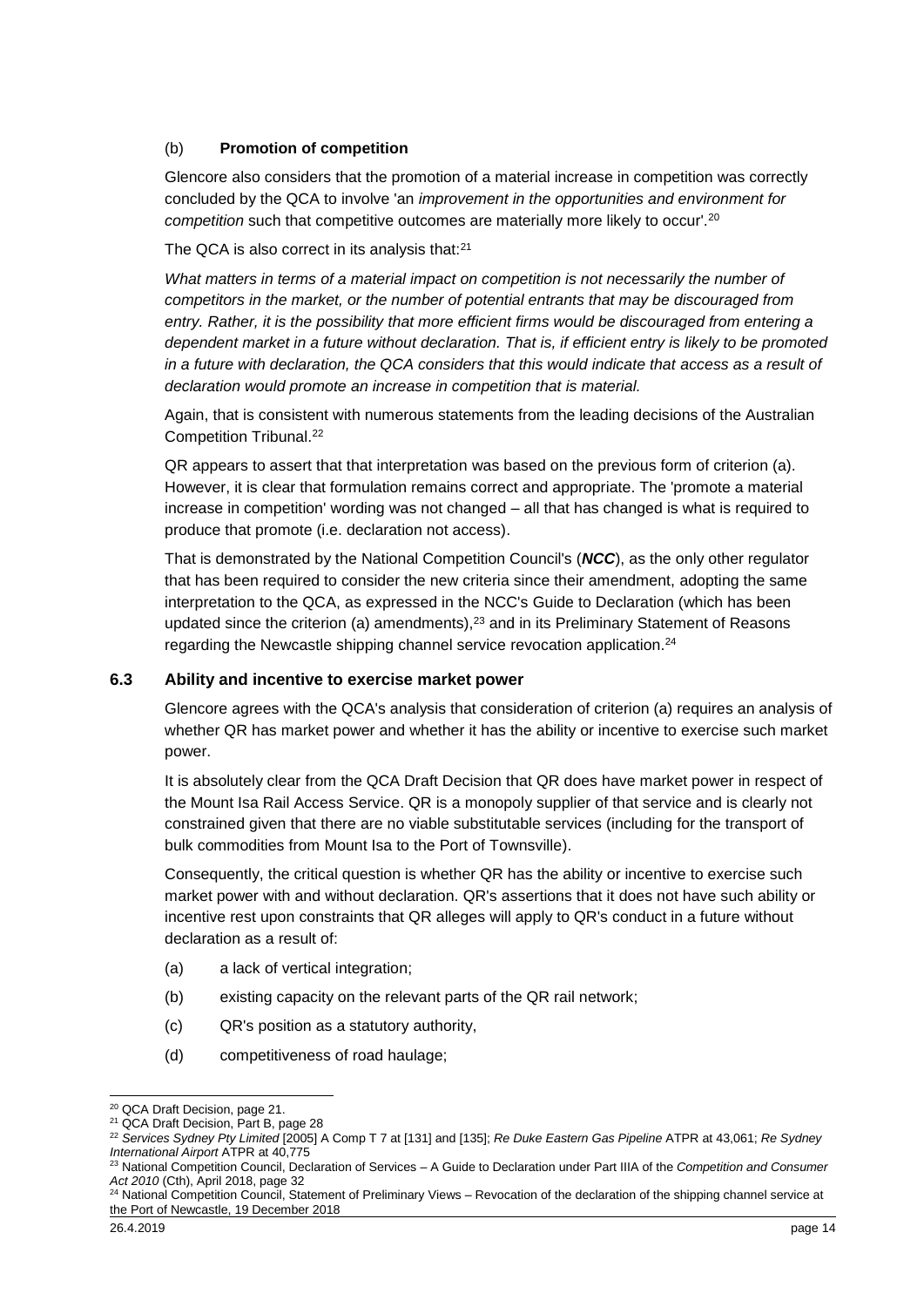- (e) the threat of declaration; and
- (f) QR's proposed Deed Poll and Access Framework,

each of which are considered in turn below.

#### **6.4 Non-vertically integrated monopolists can engage in monopoly pricing**

To state the obvious, QR not being vertically integrated does not mean criterion (a) cannot be satisfied. As the NCC Guide to Declaration expressly states:

- (a) criterion (a) may be satisfied where the service provider is not vertically integrated into a dependent market(s); <sup>25</sup> and
- (b) where a service provider charges monopoly prices for the provision of the service, those monopoly prices may adversely affect competition in a dependent market by suppressing demand or restricting entry or participation in a dependent market.<sup>26</sup>

As the QCA recognises *'As a business, Queensland Rail has an incentive to maximise profits'*. 27

Consequently, the question remains whether it is profit maximising for QR to exercise its market power (i.e. charge monopoly prices in a way that impacts on demands and raises barriers to entry in dependent markets) in a future without declaration.

#### **6.5 Existing capacity does not remove the two period economic hold-up problem**

Glencore accepts that QR currently has some surplus capacity on the Mount Isa Line.

However, it does not automatically follow from there being surplus capacity in April 2019 that QR has an incentive to set prices in a way that maximises volumes across the 15 year declaration period being considered.

Frankly, if QR actually had such incentives it would have sought to reduce prices to retain Glencore's magnetite on the railway, when it became uneconomic with falling iron ore prices – but Glencore's experience is that QR was not willing to make any concessions to retain that volume.

In considering the incentives existing levels of capacity utilisation provides, it is worth considering:

- (a) existing levels of utilisation do not provide a complete picture of incentives that QR might have due to surplus capacity because:
	- (i) QR has not provided any evidence about access applications it currently has or discussions it has recently had in regarding future access to the Mount Isa line;
	- (ii) capacity on the Mount Isa line is, by the very nature of the large scale of bulk minerals projects that principally utilise it, relatively lumpy – such that it will only take one or two projects to take up much of the surplus capacity;
	- (iii) the question is what QR's incentives will be during the declaration period when capacity is anticipated to be more heavily utilised, including through a ramp up of volumes from recently developed projects (such as Capricorn Copper) and development of new projects (such as the Ardmore phosphate project);
- (b) that even at the existing levels of utilisation, QR is making material returns, making over \$75 million in revenue and \$16 million in earnings before interest tax from the Mount Isa line during 2017/18, and being the only system in which QR is not being subsidised by

<sup>1</sup> <sup>25</sup> NCC, Guide to Declaration, page 30.

<sup>26</sup> NCC, Guide to Declaration, page 34.

<sup>&</sup>lt;sup>27</sup> QCA Draft Decision. Part B, page 46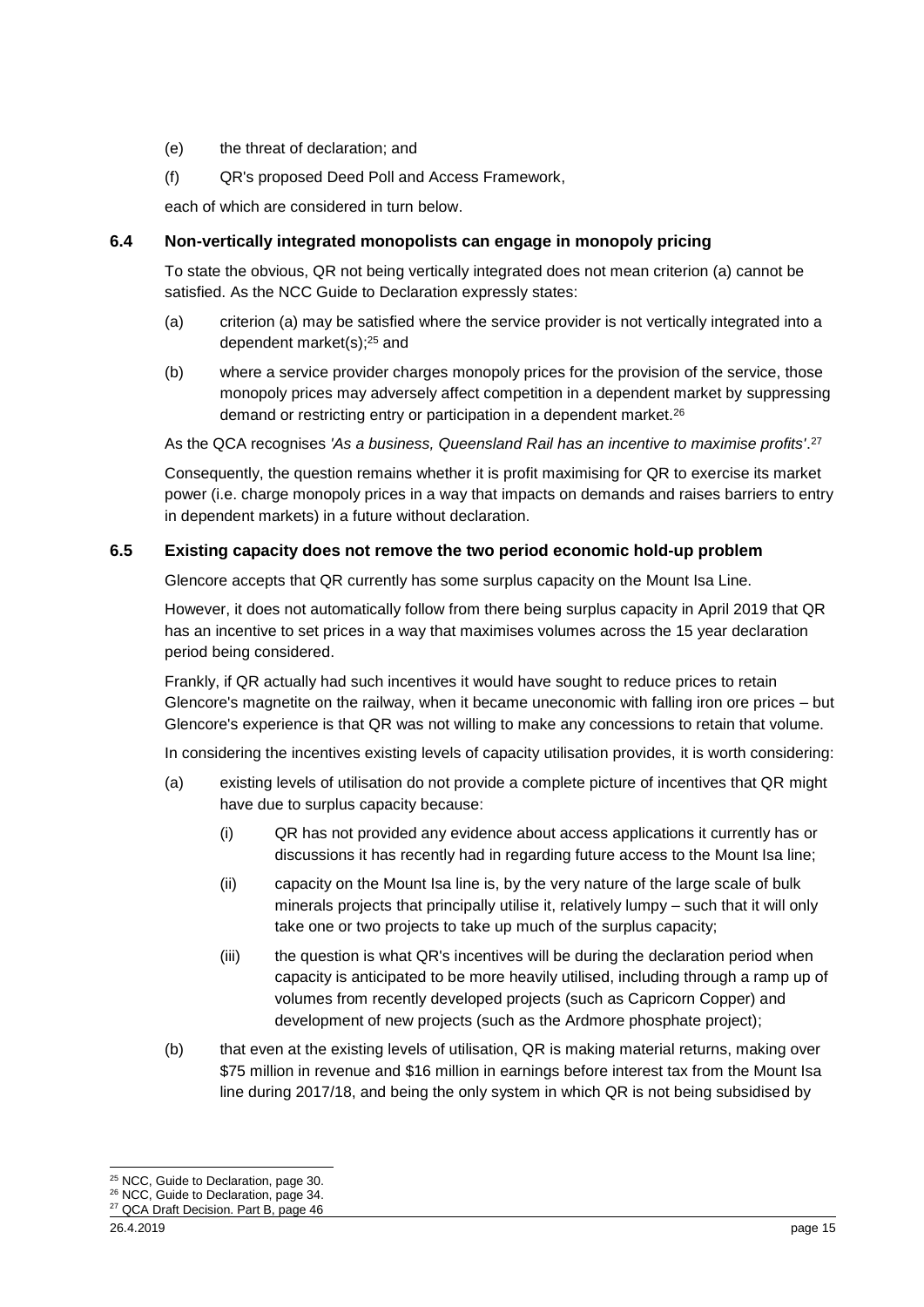transport services contract payments from the State,<sup>28</sup> suggesting that monopoly pricing above those levels is likely to be profitable; and

(c) the existing pricing is not set for QR by reference tariffs under the existing undertaking, and users would be anticipated to only seek arbitration of access disputes against higher prices, such that if QR was truly incentivised to grow demand, it would be anticipated QR would already have been decreasing pricing in order to attract new development. However there is no evidence of that occurring.

In relation to the last point, Glencore's strong impression is that QR has the (misconceived) view that its pricing does not impact on the development of projects – such that it does not seek to set pricing in a way that incentivises or facilitates additional investment or demand.

Consequently, QR's submissions amount to mere speculation that it will not be incentivised to engage in monopoly pricing, and Glencore urges great caution in determining the likely outcomes with and without declaration in dependent markets on the basis of such speculation, when all past conduct of QR contradicts the very theoretical arguments QR and Houston Kemp raise.

In any case, QR's initial incentives, do not address the two-period economic hold-up problem which the QCA has identified (as discussed in detail below).

#### **6.6 Two-period economic hold-up problem**

#### (a) **The nature of the two period economic hold-up problem**

The critical passages from the QCA Draft Decision as this analysis is applied to the Mount Isa Rail Access Service are set out below:<sup>29</sup>

#### **The two-period hold up problem**

*The QCA considers that there currently is spare capacity on the Mount Isa Line, and the availability of spare capacity on this line is likely to continue into the future. Given this, the QCA considers in a future without declaration, Queensland Rail is likely to have an incentive to offer access to a potential entrant miner (or a train operator hauling product under an agreement with that miner) in order to promote utilisation of its below-rail infrastructure and increase its revenues.*

*Therefore, in a future without declaration, the QCA is concerned that existing tenement holders may begin to delay undertaking efficient actions in their existing tenements in anticipation of the possibility of such investments being held-up. Thus, in a future without declaration the QCA is concerned that all market participants in the North West Queensland minerals tenements market will face uncertainties relating to material price and non-price terms for access to below-rail services on the Mount Isa Line, particularly at the time of contract renewal, and that these uncertainties will deter efficient entry and efficient participation across the North West Queensland minerals tenements market.*

QR seeks to rely on Houston Kemp's *Does Queensland Rail's network satisfy criterion (a)?* report as evidence that the two-period economic hold-up will not occur. Each of the arguments raised in that report are addressed below.

However, the key point is that Houston Kemp's arguments might be more credible in relation to an infrastructure service acquired by a large number of users each of which typically has multiple projects, such that monopoly pricing in relation to one project will impact on such users future investment and contracting decisions in other projects as well (i.e. for a service like the rail access service provided by Aurizon Network on the central Queensland coal region network). However, that analysis is not suited to the characteristics of the Mount Isa Rail Access Service.

<sup>-</sup><sup>28</sup> QR Slides from QCA Stakeholder Forum, page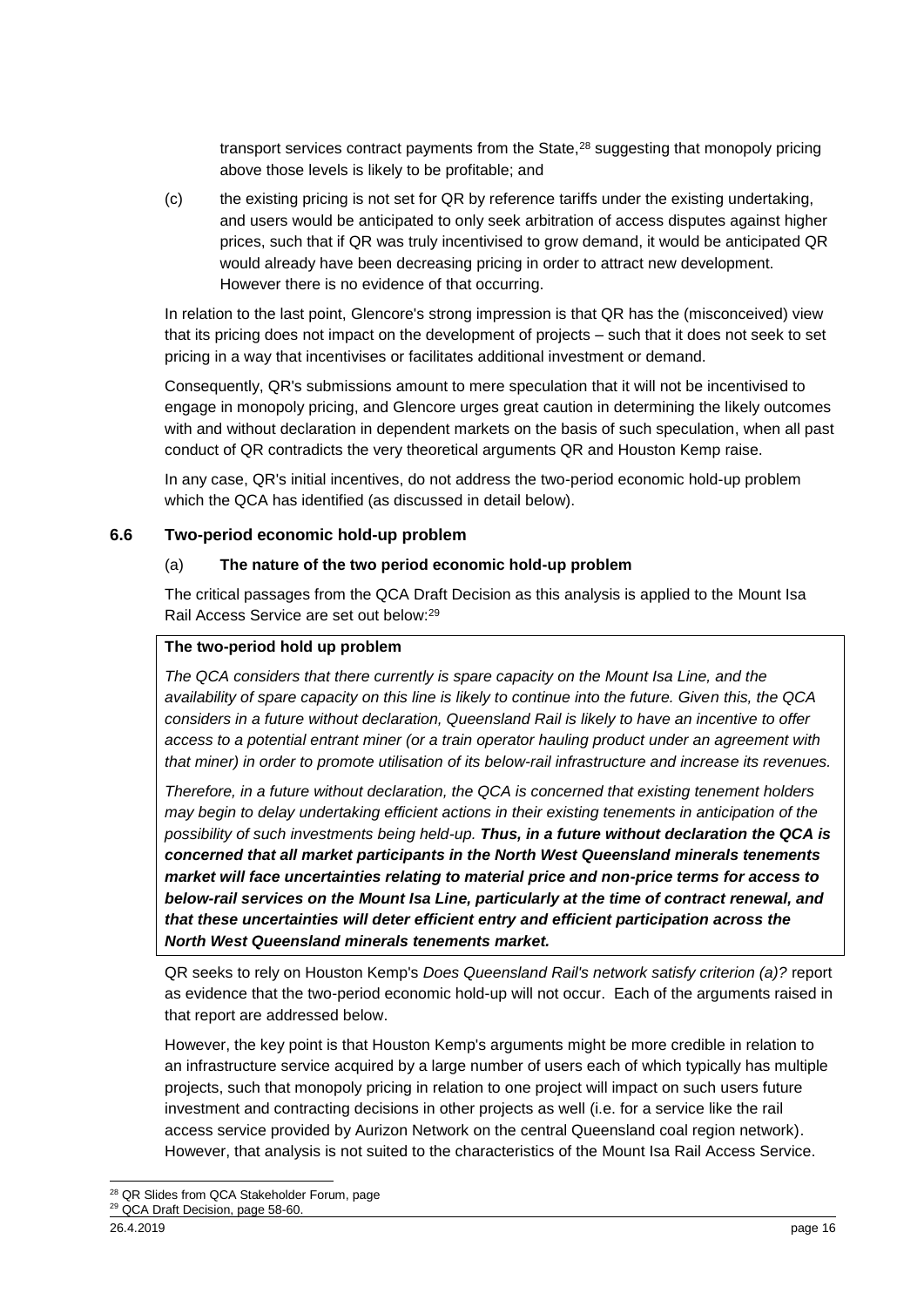| QR / Houston<br>Kemp argument                                                                                        | This does not address the two-period economic hold-up problem<br>because…                                                                                                                                                                                                                                                                                                                                                                                                                                                                                                                                                                                                                                                                                       |
|----------------------------------------------------------------------------------------------------------------------|-----------------------------------------------------------------------------------------------------------------------------------------------------------------------------------------------------------------------------------------------------------------------------------------------------------------------------------------------------------------------------------------------------------------------------------------------------------------------------------------------------------------------------------------------------------------------------------------------------------------------------------------------------------------------------------------------------------------------------------------------------------------|
| QR will have the<br>incentives and<br>ability to resolve<br>the hold-up<br>problem by<br>contracting<br>arrangements | 'Contractual solutions' to the economic hold-up problem are not<br>$\bullet$<br>workable, and do not reflect Glencore's experience in negotiating<br>access with QR;                                                                                                                                                                                                                                                                                                                                                                                                                                                                                                                                                                                            |
|                                                                                                                      | Rail access under a life of mine contract with long term take or pay<br>٠<br>components is not a viable option for mineral producers in an<br>attempt to prevent the hold-up problem. Long term contracts impose<br>significant risk on the producer assuming a substantial 'take or pay<br>tail' of liability trailing after any decision to cease production;                                                                                                                                                                                                                                                                                                                                                                                                 |
|                                                                                                                      | Glencore has never been offered a rail access arrangement by QR<br>$\bullet$<br>that is not 100% take or pay based (including when seeking to<br>develop new more marginal business like its magnetite production),<br>and is not aware of QR ever doing so on the Mount Isa line, despite<br>Glencore requests in access negotiations. Whether it has done so<br>elsewhere is not relevant when it refuses to do so on the Mount Isa<br>line;                                                                                                                                                                                                                                                                                                                  |
|                                                                                                                      | QR has no incentives to provide renewal rights (other than at<br>significant cost to the user) as by doing so it quarantines future<br>capacity. Glencore has previously requested renewal rights in<br>access negotiations and QR has rejected those requests as<br>inconsistent with the queueing framework (which remains part of its<br>Access Framework);                                                                                                                                                                                                                                                                                                                                                                                                  |
|                                                                                                                      | QR has offered a 5 year access framework in the face of 10-30 year<br>$\bullet$<br>investment decisions, such that it appears to be expressly intending<br>to give itself the freedom to engage in unconstrained pricing beyond<br>the initial 5 year term; and                                                                                                                                                                                                                                                                                                                                                                                                                                                                                                 |
|                                                                                                                      | While it is accepted that QR also has some sunk investments, the<br>$\bullet$<br>negotiating position remains asymmetric. Most users of QR's Mount<br>Isa Rail Access Service are single-project users. As such, a failure<br>to reach an agreement with QR in respect of a single user results in<br>those users exiting the market and their projects being closed. By<br>contrast, as a below-rail service provider across a vast part of the<br>State, QR provides services to a number of other users (whether<br>they are single-project users or not) such that QR has an ability to<br>offset any losses by making agreements with any other number of<br>those other users. In other words it does not have the incentives to<br>resolve this problem. |
| The multiple rounds<br>of negotiations QR<br>has to undertake<br>with Users                                          | This argument does not properly take into account the varying lives<br>$\bullet$<br>of mines and projects in the North West Queensland region;                                                                                                                                                                                                                                                                                                                                                                                                                                                                                                                                                                                                                  |
|                                                                                                                      | Existing projects already have sunk costs and are exposed to this<br>$\bullet$<br>problem at the next contract round negotiation post the existing<br>declaration ceasing (which for some of the existing projects will be<br>the last given their remaining mine life such that QR has incentives<br>to monopoly price in that negotiation); and                                                                                                                                                                                                                                                                                                                                                                                                               |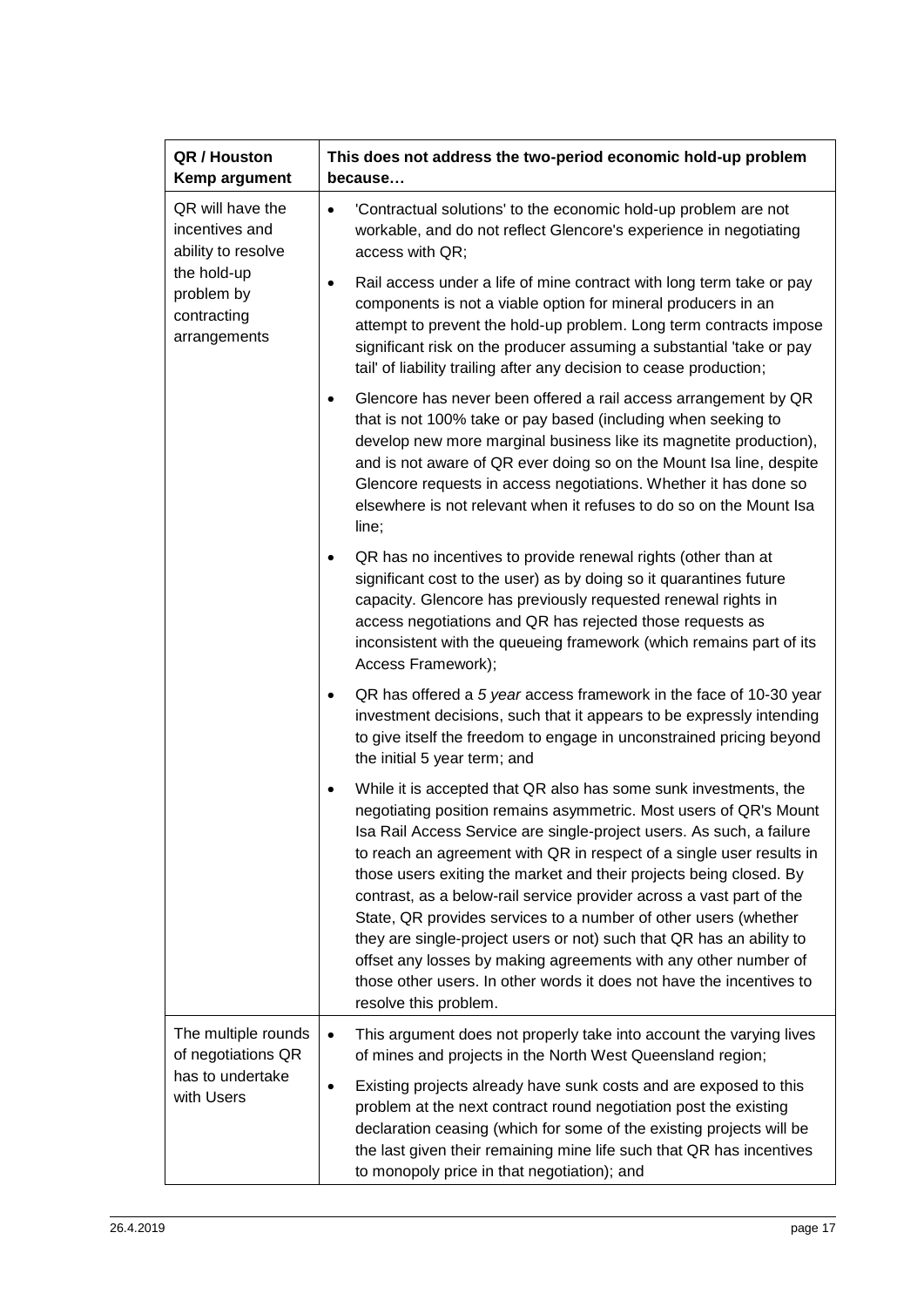|                                                                                                                                                      | In addition, many of the new generation of mining projects -<br>$\bullet$<br>Rocklands (CuDeco), Capricorn Copper, Ardmore Phosphate<br>(Centrex Metals) – have shorter mine lives such that they are only<br>likely to have 2 rounds of negotiations. As those proponents don't<br>have additional projects, QR has no incentives to not engage in<br>monopoly pricing against them in the 2 <sup>nd</sup> period due to the impact on<br>future negotiations.                                                                                                                                                                                                                                                                                                                                                                                                                     |
|------------------------------------------------------------------------------------------------------------------------------------------------------|-------------------------------------------------------------------------------------------------------------------------------------------------------------------------------------------------------------------------------------------------------------------------------------------------------------------------------------------------------------------------------------------------------------------------------------------------------------------------------------------------------------------------------------------------------------------------------------------------------------------------------------------------------------------------------------------------------------------------------------------------------------------------------------------------------------------------------------------------------------------------------------|
| Existing<br>arrangements<br>provide limited                                                                                                          | This is completely misconceived and assumes the revenue ceiling<br>$\bullet$<br>limit is the only pricing protection declaration provides in the 2 <sup>nd</sup><br>round of negotiations.                                                                                                                                                                                                                                                                                                                                                                                                                                                                                                                                                                                                                                                                                          |
| protection against<br>the hold-up<br>problem (as QR is<br>currently allowed to<br>increase 2 <sup>nd</sup> round<br>pricing to the<br>ceiling limit) | However, the main pricing protection that users of QR's services<br>$\bullet$<br>have is the right to refer access disputes (including as to pricing) to<br>the QCA for an arbitrated access determination. QR knows that is<br>the case and negotiations proceed on that basis. Glencore confirms<br>that it takes the likely QCA arbitrated outcome into account when<br>negotiating access prices with QR and has raised the likely QCA<br>outcome with QR as part of commercial negotiations. The right to<br>QCA arbitration is a clear and effective constraint that prevents the<br>hold-up problem, but will be removed without declaration. Glencore<br>notes that the NCC accepted in its Preliminary Statement of<br>Reasons in the Newcastle shipping channel revocation<br>consideration that a right to ACCC arbitration of this nature was a<br>material constraint. |
|                                                                                                                                                      | Glencore also notes that users of the Mount Isa Rail Access Service<br>$\bullet$<br>can raise the potential for a Mount Isa Rail Access Service reference<br>tariff in QR access undertaking processes, which they would be<br>anticipated to begin doing if QR was to consistently seek to engage<br>in monopoly pricing while declaration exists.                                                                                                                                                                                                                                                                                                                                                                                                                                                                                                                                 |

#### **6.7 Ability to pay or user's countervailing powers do not provide a constraint.**

QR and the Houston Kemp report suggest it follows from the fact that access prices are below the revenue ceiling limit that there are non-regulatory binding constraints, such as competition from road, end consumer's ability to pay and countervailing power.

However that analysis is misconceived for numerous reasons including:

- (a) seeking to infer constraints from previous access charges received does not demonstrate QR's argument at all given that it shows the figures over a period *in which declaration existed*. This obviously demonstrates QR's ability and incentive to exercise its market power under declaration (when the right to refer access disputes to the QCA for arbitration exists as a clear constraint on QR's pricing), and not without declaration;
- (b) QR charging below the ceiling price does not reflect there being pricing constraints the ceiling price reflects stand-alone costs of providing access (as the maximum possible price that might theoretically be efficient if there was a single customer), not the price that would apply in a multi-user system in a workably competitive market where the nonregulatory constraints QR alleges exist. If anything the strong financials for the Mount Isa Rail Access Services show the strength of QR's position;
- (c) as discussed in detail in section [4,](#page-3-0) road transportation does not provide a constraint on the pricing of QR bulk minerals transportation. The fact that there might be some mining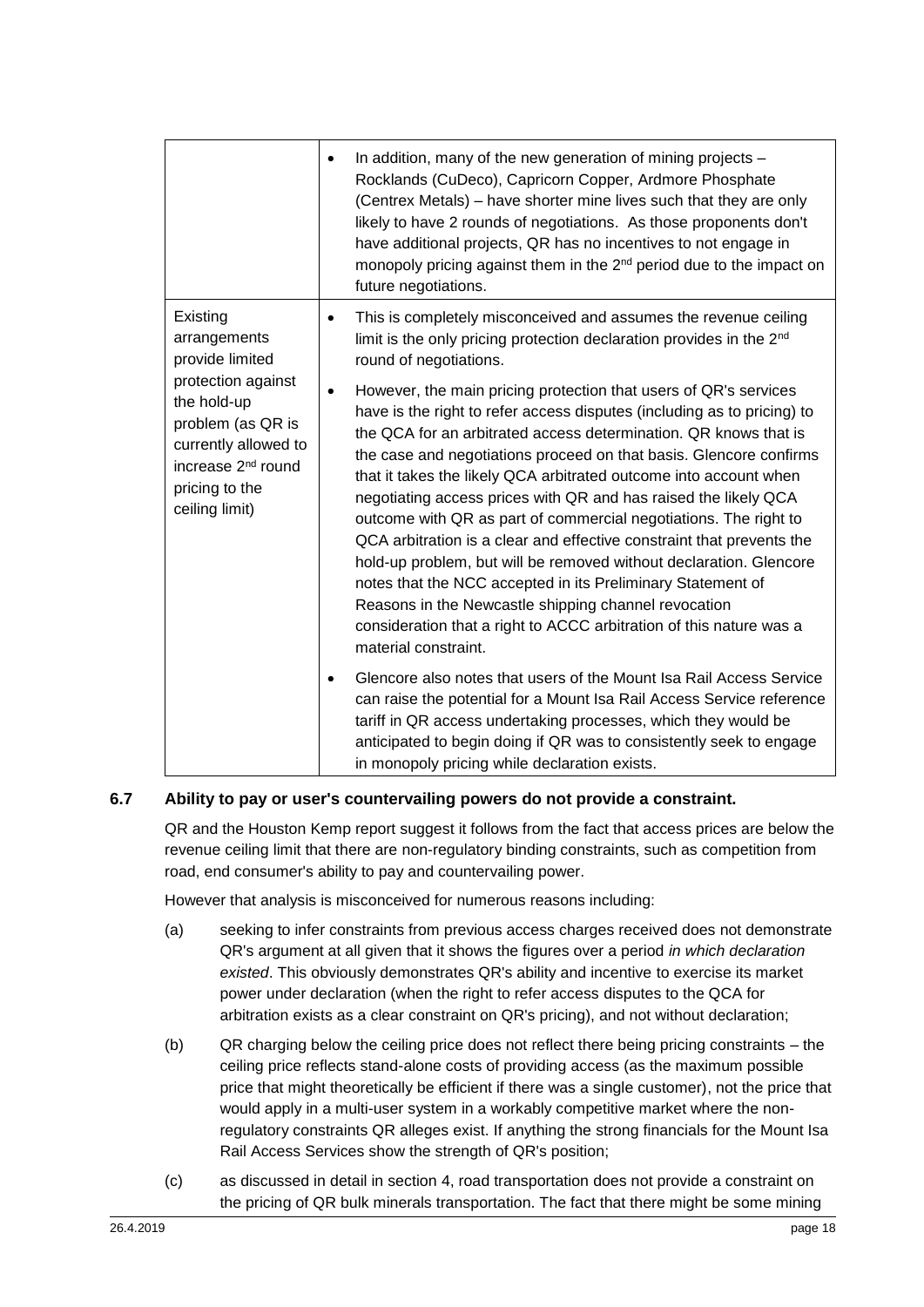inputs for which transportation by road provides a pricing constraint, does not change the position that for bulk mineral producers, a significant proportion of the transportation needs of minerals projects are met by rail;

- (d) given the inability of users to switch to an alternative service, users have no countervailing power in negotiations with QR; and
- (e) no evidence is given that a user's ability to pay provides a constraint as QR alleges.

#### **6.8 QR's statutory obligations and position as statutory authority does not provide a material constraint**

Glencore considers that QR's statutory obligations and position as a statutory authority do not provide a constraint on their incentive or ability to engage in monopoly pricing in the absence of declaration.

In fact, as one of only two systems where access revenues are greater than the costs incurred in providing access (and the most profitable of those two), if anything it appears that without declaration QR will have incentives to increase the profits it derives from the Mount Isa system to the maximum extent possible so as to reduce the overall government subsidy required for its other operations.

If anything, QR's repeated submissions about not being able to charge the ceiling price, suggest it is clear that QR's nature is not impacting on its intentions to maximise its profit from the Mount Isa Rail Access service.

Glencore understands that the only internal policies or principles QR has pointed to are not relevant where road transportation does not provide a market based price (as is the case for bulk minerals transport), and are not legally binding in any case, and QR has pointed to no actual statutory obligations that impact on its behaviour in respect of the Mount Isa Rail Access Service.

Accordingly, there is no evidence that QR's position, State ownership or statutory obligations provides it with incentives to maximise coal services.

#### **6.9 Road haulage is not a competitive constraint**

As discussed in section [4](#page-3-0) of this submission, Glencore considers that QR's argument that it is constrained by road haulage in the North West Queensland region vastly overstates the use of road haulage in that region.

Accordingly, the QCA's reasoning in the QCA Draft Decision regarding the lack of substitutability of road transport for the Mount Isa Rail Access Service should not be affected and continues to support that QR is not constrained in its provision of below-rail services for the transport of bulk commodities from the North West Queensland region to the Port of Townsville.

#### **6.10 Threat of declaration or regulation does not provide a constraint**

Glencore strongly supports the QCA's conclusion that:<sup>30</sup>

*The QCA is not satisfied that the threat of declaration would be a sufficient constraint on Queensland Rail's ability and incentive to exercise monopoly power in a future without declaration. Additionally, the QCA does not consider the possibility of declaration in the future negates the argument for declaration in the present where the access criteria are satisfied.*

The threat of re-declaration is not a real one once declaration has been initially removed. In the hypothetical scenario where declaration has been removed, the QCA would have already determined during the review that despite QR having no effective constraints, the service should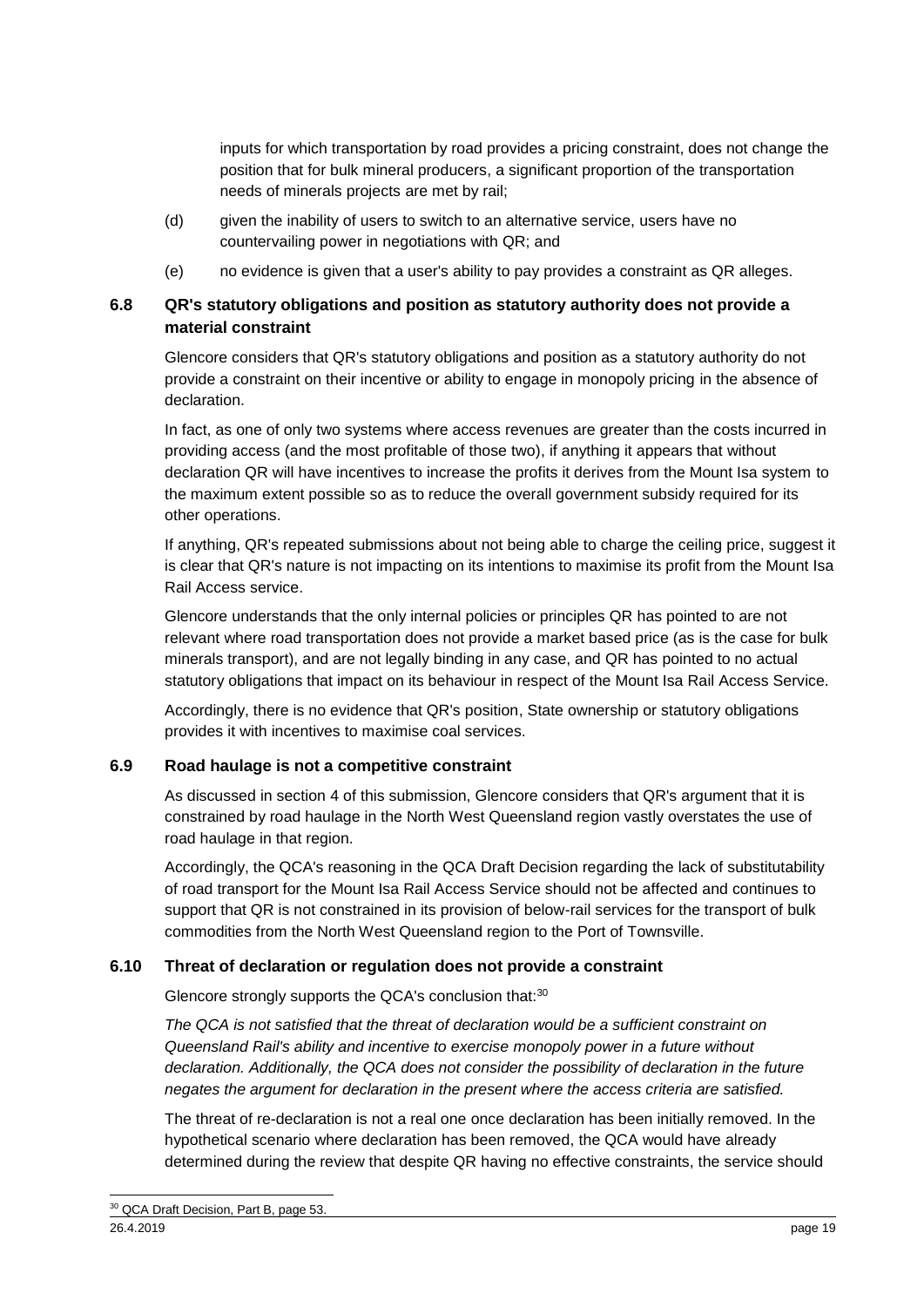not be declared applying the very same declaration criteria which would apply in any future application for declaration.

The QR March 2019 Submission also notes the potential application of price monitoring under Part 3 of the QCA Act. However, that is merely a price monitoring regime under which the QCA only has powers to make recommendations. It does not provide a constraint on QR's pricing. This is very similar to the IPART price monitoring regime about which the NCC stated in the Newcastle shipping channel revocation draft decision that while 'these requirements may provide some very limited constraint of PNO's pricing practices by promoting transparency' they were *'not a substitute for the type of access regulation contemplated by the National Access Regime'* and were not a *'direct regulatory constraint that acts to set or limit the prices that PNO may charge'*. 31 The same reasoning applies here.

Consequently there is no basis on which to conclude that threat of declaration or regulation would provide a constraint without declaration.

#### **6.11 The Access Framework**

Ultimately QR's arguments in respect of criterion (a) therefore solely rest on the unilaterally proposed Access Framework (and related Deed Poll) being considered to impose an effective constraint on QR's ability to exercise market power in the absence of declaration.

| <b>Issue with</b><br><b>Access</b><br><b>Framework</b> | <b>Detailed explanation</b>                                                                                                                                                                                                                                                |
|--------------------------------------------------------|----------------------------------------------------------------------------------------------------------------------------------------------------------------------------------------------------------------------------------------------------------------------------|
| Deed Poll is not<br>legally effective                  | It was held in the New South Wales Court of Appeal decision in Burns<br>$\bullet$<br>Philp Hardware Ltd v Howard Chia Pty Ltd <sup>32</sup> that to be effective a<br>Deed Poll must first be accepted or relied upon by the intended<br>beneficiaries.                    |
|                                                        | There has been no such acceptance or reliance in this case (and it is<br>clearly not in access seekers' interests to accept the Deed Poll given<br>its disadvantageous terms and QR's submissions on the potential<br>consequences for the existing declaration).          |
|                                                        | Accordingly, the Deed Poll actually imposes no legal constraints on<br>DBCTM.                                                                                                                                                                                              |
| Scope of<br>beneficiaries /<br>covenantees             | The covenantees in clause 2.1 only extend to 'Confirmed Access<br>Seekers' (who have signed an access application or renewal access<br>application).                                                                                                                       |
|                                                        | Accordingly, potential future users who have not progressed their<br>$\bullet$<br>project to that point will have no rights under the Deed Poll (i.e. at the<br>time of making an investment in tenements, potential purchasers of<br>such tenements have no protections). |
| <b>Extremely</b><br>limited term                       | The Deed Poll has a term of 5 years (see clause 5.1) with no<br>$\bullet$<br>obligation to renew or any certainty that any renewal would occur on<br>the same terms.                                                                                                       |

For the reasons set out below, Glencore considers it is absolutely clear that is not correct:

<sup>-</sup><sup>31</sup> NCC Statement, pages 28-29.

<sup>32</sup> (1986) NSWLR 642 at 659E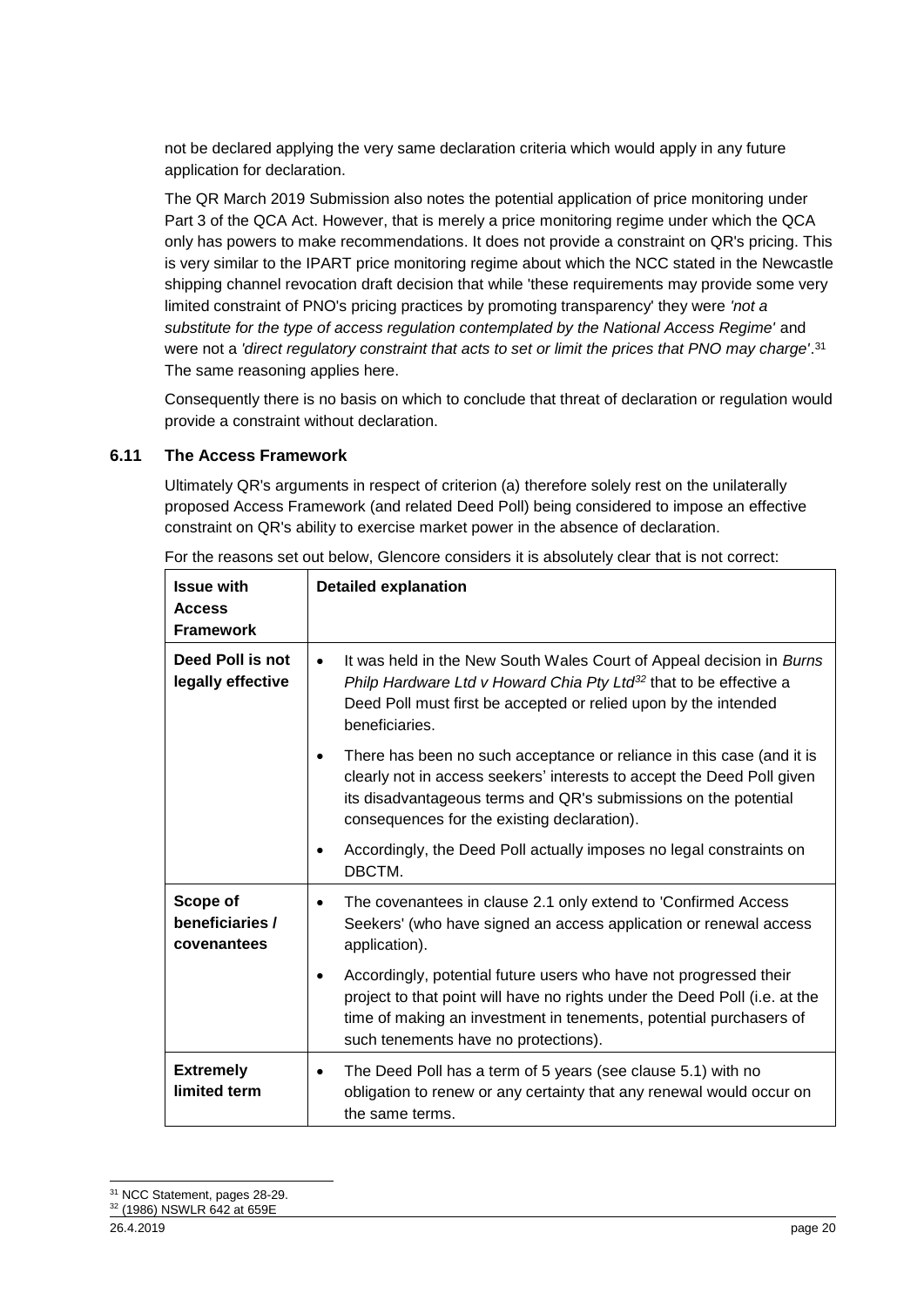|                                                                             | It clearly does not provide a constraint during the vast majority of the<br>$\bullet$<br>proposed 15 year declaration period or the likely useful life of<br>investments stakeholders are making in mining projects or above rail<br>rolling stock.<br>Due to the timing for obtaining regulatory approvals and undertaking<br>development, by the time that a mineral exploration or development<br>project acquired during the term of the Deed Poll is in production it is<br>likely the Deed Poll's terms will have expired. |
|-----------------------------------------------------------------------------|----------------------------------------------------------------------------------------------------------------------------------------------------------------------------------------------------------------------------------------------------------------------------------------------------------------------------------------------------------------------------------------------------------------------------------------------------------------------------------------------------------------------------------|
| Deed Poll does<br>not apply to<br>successors,<br>assigns or<br>subsidiaries | The Deed Poll does not apply to QR's "successors, assigns or<br>$\bullet$<br>subsidiaries" (as the existing declaration under section 250 of the<br>QCA Act does), leaving future users exposed to the potential for a<br>restructure or privatisation of the Mount Isa line (which Glencore notes<br>was proposed by a previous State government and which is clearly<br>permitted by the Infrastructure Investment (Asset Restructuring and<br>Disposal) Act 2009 (Qld)).                                                      |
|                                                                             | Legally the Deed Poll can only impose obligations on the entity<br>$\bullet$<br>providing it. It cannot prevent the government from suddenly removing<br>protections by a transfer of the Mount Isa line to a different legal<br>entity.                                                                                                                                                                                                                                                                                         |
| Ease of QR<br>making Access<br><b>Framework</b><br>amendments               | While the Access Framework now requires consultation, QR's<br>$\bullet$<br>obligations are only to 'review and consider' any comments from<br>stakeholders and QR 'is not bound to implement any comments'<br>received during that process (clause 6.4.3).                                                                                                                                                                                                                                                                       |
|                                                                             | The Deed Poll provides QR with the right to amend the Access<br>$\bullet$<br>Framework from time to time, so long as the amendment(s) are not<br>inconsistent with the Framework Objectives and appropriate having<br>regard to each of the mandatory considerations set out in clause 6.3.                                                                                                                                                                                                                                      |
|                                                                             | 'Not inconsistent' is an extremely low threshold and a myriad of<br>$\bullet$<br>amendments could be justified as being 'not inconsistent' with the<br>Framework Objective that is particularly the case given the broad<br>nature of the objective                                                                                                                                                                                                                                                                              |
|                                                                             | In addition, given that low threshold that 'not inconsistent' with the<br>$\bullet$<br>Framework Objective provides and the tension between the various<br>mandatory considerations, it will be nearly impossible except in the<br>most extreme of examples to demonstrate to a court that QR's<br>proposed amendments do not comply with the requirements of the<br>Deed Poll.                                                                                                                                                  |
|                                                                             | As the QCA Draft Decision correctly notes: 33 The QCA considers that<br>$\bullet$<br>it is not clear that the recourse to court proceedings will provide an<br>effective means of reviewing Queensland Rail's amendments. Any<br>access seeker or user who sought to challenge any amendments<br>would have to undertake expensive and potentially protracted court<br>proceedings, with an uncertain outcome  Therefore, the QCA<br>considers that even if the proposed access framework were executed,                         |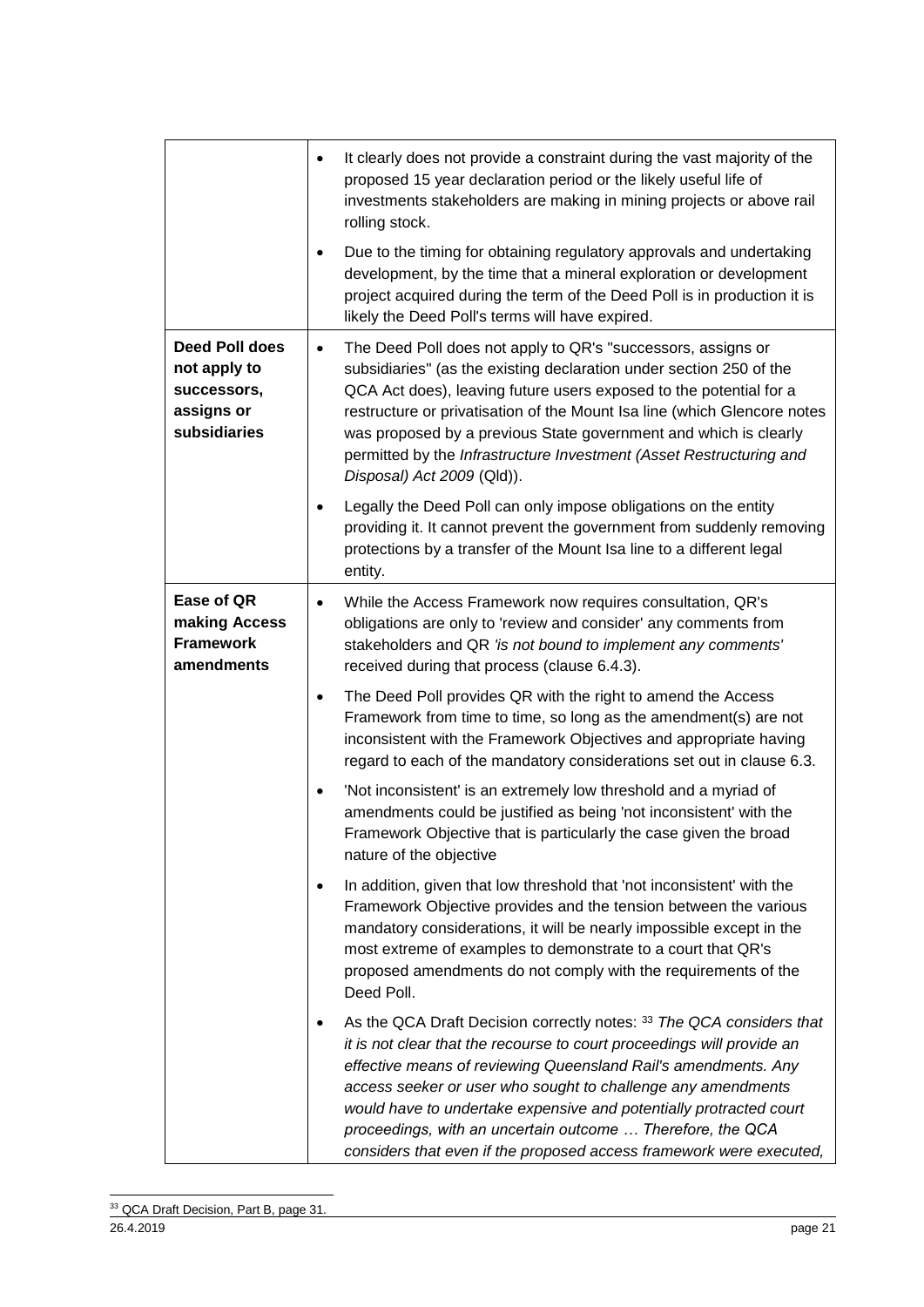|                                                                 | there would be considerable uncertainties as to its terms over the<br>period of its operations.                                                                                                                                                                                                                                                                                                                                                                                                                                                                                                                                                                                                       |
|-----------------------------------------------------------------|-------------------------------------------------------------------------------------------------------------------------------------------------------------------------------------------------------------------------------------------------------------------------------------------------------------------------------------------------------------------------------------------------------------------------------------------------------------------------------------------------------------------------------------------------------------------------------------------------------------------------------------------------------------------------------------------------------|
|                                                                 | Given that QR itself decides whether or not an amendment is<br>٠<br>appropriate in accordance with the Framework Objective and<br>mandatory considerations, it is inherently biased such that users<br>would have limited ability to obtain a fair or balanced outcome<br>(whereas by contrast the QCA's judgment is subject to judicial review<br>processes in the event of bias).                                                                                                                                                                                                                                                                                                                   |
|                                                                 | A user's only theoretical recourse if they raise issues with<br>٠<br>amendments that are not accepted by QR is to commence legal<br>proceedings - which they have to do within 120 days of the<br>amendments being finalised (clause 6.5).                                                                                                                                                                                                                                                                                                                                                                                                                                                            |
|                                                                 | The futility and unlikelihood of challenge by an adversely affected user<br>٠<br>becomes clear when it is considered that even if a user was to<br>successfully challenge an amendment, its likely remedy is mere<br>declaratory relief that the amendment would be invalid. There is<br>nothing stopping QR continually seeking to make changes in its<br>favour and then forcing the user to go through the same expensive<br>and protracted process again if they want to prevent the amendment.<br>In other words, if QR is minded to make amendments it will be<br>excessively expensive for a user to try to prevent repeated attempts to<br>make a series of substantially similar amendments. |
|                                                                 | When all of that is considered it becomes clear that no potential<br>٠<br>investor in tenements in the North West Queensland minerals region<br>would rely on the terms of the access framework remaining the same.                                                                                                                                                                                                                                                                                                                                                                                                                                                                                   |
| <b>Differences</b><br>between private<br>and QCA<br>arbitration | There will be real risks and uncertainties for future users in having<br>$\bullet$<br>private arbitration as the 'back stop' to failed negotiations.<br>That is particularly the case for the Mount Isa system, where based on<br>$\bullet$<br>previous negotiations it is apparent that there is no established asset<br>base - such that setting a building blocks based reference tariff would<br>be extremely complicated and require a thorough assessment of the<br>relevant asset base in addition to the weighted average cost of capital                                                                                                                                                     |
|                                                                 | parameters.<br>There is a very significant difference in the level of certainty that an<br>٠<br>access seeker will have about the outcomes that will occur through<br>private arbitrations.                                                                                                                                                                                                                                                                                                                                                                                                                                                                                                           |
|                                                                 | In particular, private arbitrations:<br>٠                                                                                                                                                                                                                                                                                                                                                                                                                                                                                                                                                                                                                                                             |
|                                                                 | are likely to be significantly more protracted and costly than<br>$\circ$<br>more informal QCA processes;                                                                                                                                                                                                                                                                                                                                                                                                                                                                                                                                                                                             |
|                                                                 | involve significantly more uncertainty as the decision is being<br>$\circ$<br>made by a single person who, even assuming that the person<br>did have experience in the field of economic regulation, could<br>not propose to make such deeply informed and holistic<br>decisions as what would be produced by the QCA, with more<br>than 20 years of experience in regulating these assets and a<br>machinery of highly experienced economists and analysts;                                                                                                                                                                                                                                          |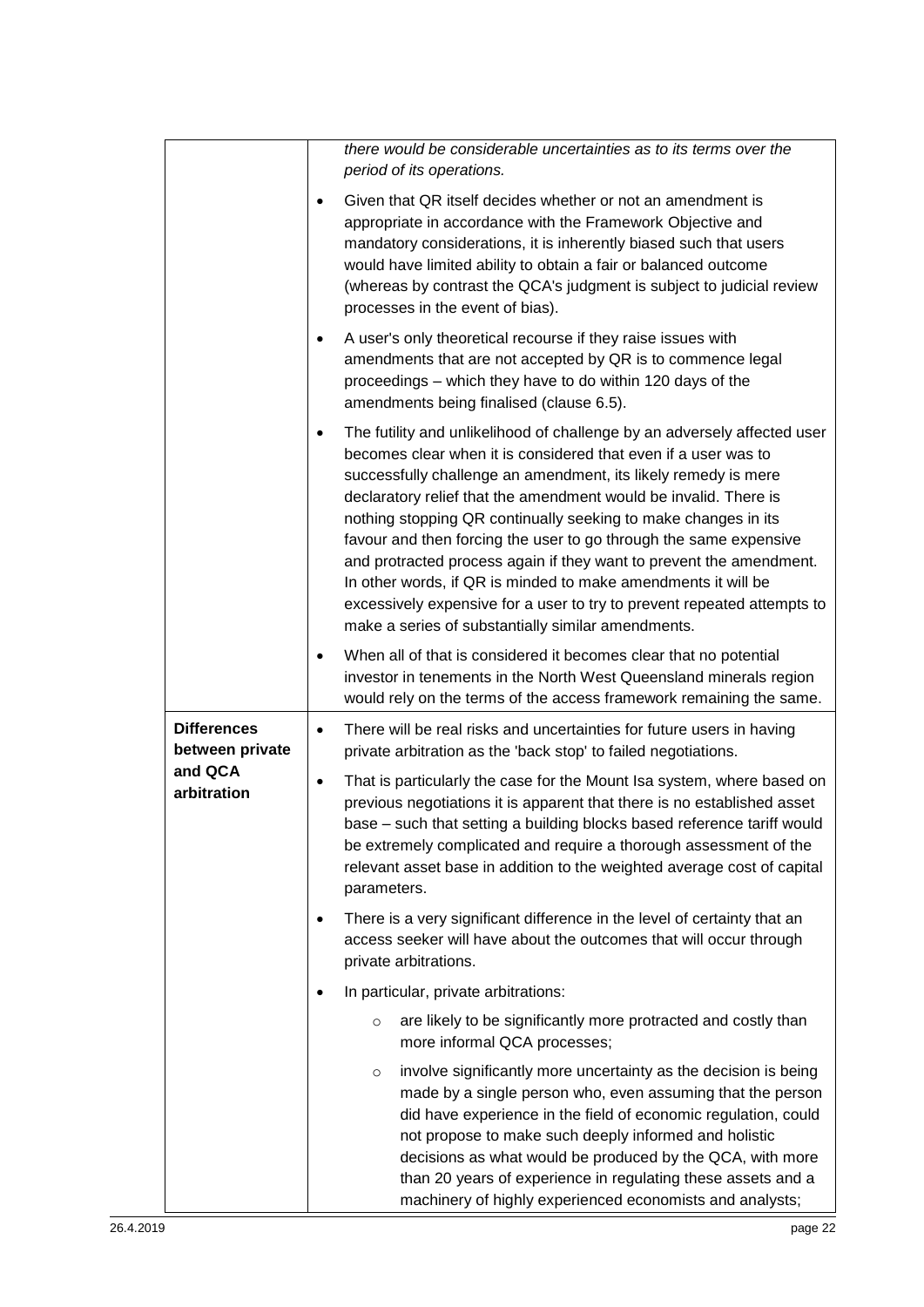|                                               | are likely to involve an arbitrator only having a one-off role in<br>$\circ$<br>the arbitration, such that they will not have the benefit of<br>considering these issues in multiple contexts and over<br>multiple periods in the way the QCA will.                                                                                                |
|-----------------------------------------------|----------------------------------------------------------------------------------------------------------------------------------------------------------------------------------------------------------------------------------------------------------------------------------------------------------------------------------------------------|
|                                               | The costs, time period, and uncertainty involved in such private<br>$\bullet$<br>arbitration will make access seekers far less likely to bring access<br>disputes and therefore leaves future access seekers more exposed to<br>exercise of monopoly power by QR in setting access terms.                                                          |
| <b>Extreme</b><br>difficulties in             | It is extremely difficult for users to enforce the Deed Poll or commence<br>$\bullet$<br>disputes. The only avenue for achieving compliance is costly litigation.                                                                                                                                                                                  |
| enforcement                                   | For many potential breaches, the time delay and cost involved in<br>bringing such proceedings will mean that users may be better off just<br>accepting breaches of the Deed Poll and Access Framework -<br>making the protections it provides illusory.                                                                                            |
|                                               | The absence of an experienced, well-resourced and independent<br>٠<br>economic regulator to monitor compliance (with information gathering<br>powers to do so), and with enforcement powers under the QCA Act,<br>makes a substantial difference to the likelihood of compliance and<br>effectiveness of enforcement with and without declaration. |
|                                               | The Deed Poll also contains substantial limitations on a user's ability<br>$\bullet$<br>to bring disputes including:                                                                                                                                                                                                                               |
|                                               | the 120 day time bars on most breaches (clause 9) which run<br>$\circ$<br>from when the breach occurred – not when the user became<br>aware of (which obviously means that breaches that are not<br>transparent are unlikely to ever be actionable);                                                                                               |
|                                               | limits on remedies (clause 7); and<br>$\circ$                                                                                                                                                                                                                                                                                                      |
|                                               | QR's ability to amend the Access Framework means that any<br>$\circ$<br>victory in a dispute is unlikely to permanently resolve the<br>issue in the user's favour in any case.                                                                                                                                                                     |
|                                               | The challenges for users in enforcement results in QR having very<br>little incentive to comply with the Access Framework in the absence of<br>declaration.                                                                                                                                                                                        |
| Irrelevance of<br>certification<br>principles | QR has asserted that the Access Framework must be acceptable<br>$\bullet$<br>(and criterion (a) not satisfied) given that QR asserts it meets the<br>principles in the Competition Principles Agreement for an effective<br>access regime.                                                                                                         |
|                                               | Irrespective of whether that is true, it is clear that the QCA's role under<br>the declaration review is to assess whether it is satisfied that the<br>access criteria are met.                                                                                                                                                                    |

In any case, irrespective of the terms of the Deed Poll and Access Framework, they should be rejected as a clearly contrived and artificial attempt to defeat criterion (a) in any case.

The clear legislative intent of Part 5 of the QCA Act is that such arrangements should not be taken into account by the QCA in assessing criterion (a) given: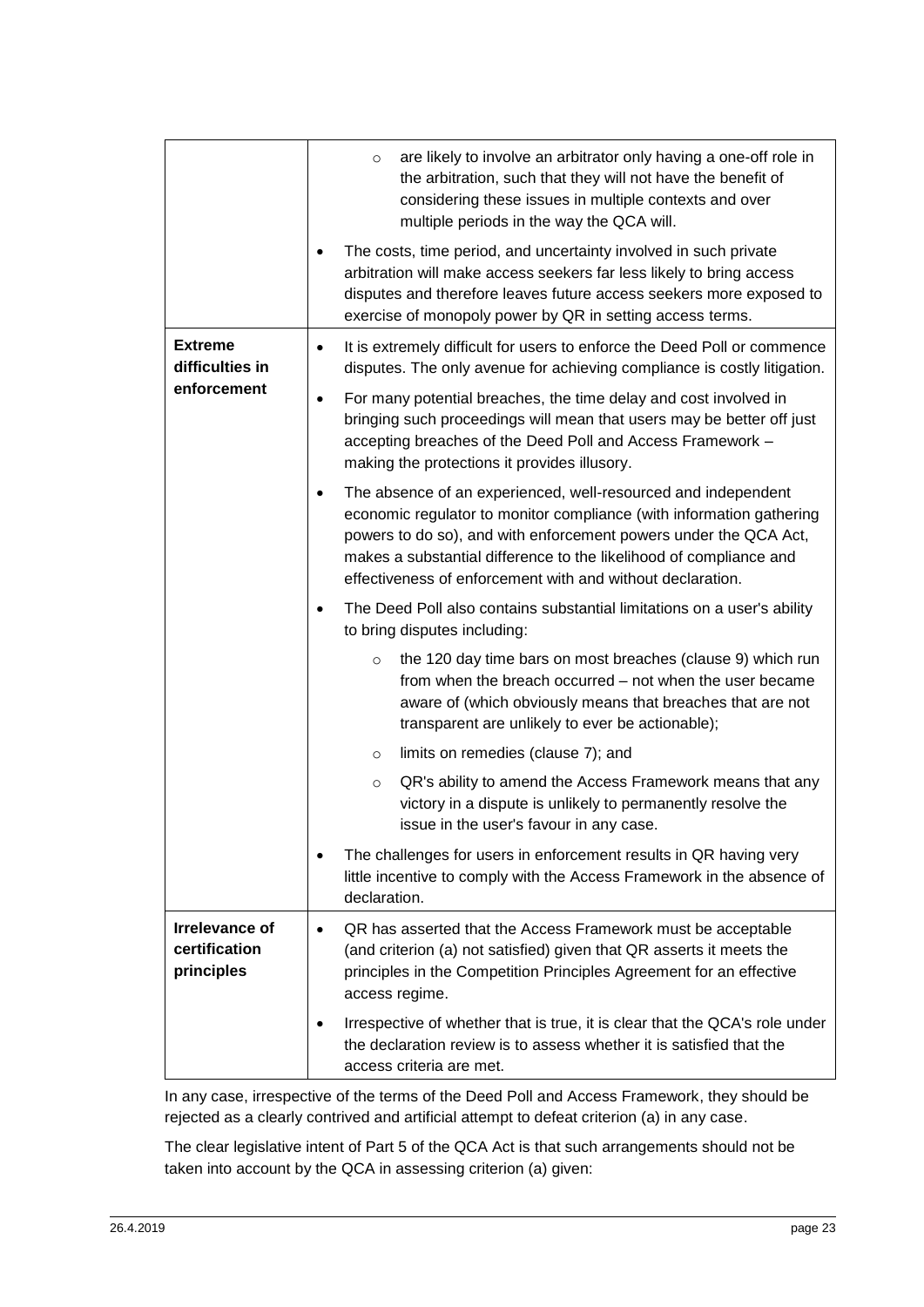- (a) there was no suggestion in the Productivity Commission inquiry into the national access regime which recommended the current version of criterion (a) (or the Federal government's response) that such an approach (which effectively allows contracting out of the access regime) was legitimate or contemplated as a possibility;
- (b) it is clear that the intention is not to consider the detailed terms and conditions which would apply with declaration, which makes it highly anomalous to rely on the detailed terms and conditions QR proposed would apply without declaration as a basis for determining criterion (a) is not satisfied;
- (c) if the Deed Poll/Access Framework is required to be considered then it would create the absurd position that QR would be permitted to continue to make revocation applications slightly amending the terms of the Deed Poll Access Framework until they can convince the Minister that the criteria are no longer satisfied; and
- (d) requiring the QCA's consideration of the Deed Poll/Access Framework places the QCA in the position of providing a de-facto approval to the terms of the Access Framework, when the QCA Act clearly intends that if non-declared service access terms are to be set, that is to occur under the voluntary access undertaking process.

Consequently it is clear that criterion (a) should not be given an interpretation that allows infrastructure service providers to contrive an artificial way out of access regulation as QR is currently attempting to do.

#### **6.12 The future with declaration – the constraints declaration imposes**

By contrast, Glencore strongly supports the QCA's view that a third party access regime under Part 5 of the QCA Act would, in a future with declaration, provide a credible constraint on QR's use of market power.<sup>34</sup>

While there is no tariff for Mount Isa Rail Access Service, that does not mean that declaration provides users of that service with no pricing protection (as QR and Houston Kemp appear to assert).

To the contrary:

- (a) access seekers have a right to have the QCA arbitrate access disputes (including as to pricing); and
- (b) at each access undertaking renewal, users of the Mount Isa Rail Access have the potential to seek a reference tariff. Although Glencore has never sought a reference tariff, it has considered doing so in the past and strongly considers that the mere presence of that option provides a constraint on QR's behaviour.

The right to have the QCA arbitrate access dispute means that users have certainty that they have a right to obtain a reasonable and appropriate price where negotiations fail.

For Glencore this is not a hypothetical protection. As discussed earlier in this submission, Glencore's experience is that that directly impacts on the pricing outcomes of access negotiations. It has also previously sought access to information from QR under section 101(2) of the QCA Act, with a view of seeking to understand the differences between the way in which QR has calculated a proposed access price and the manner in which a QCA arbitration would be likely to determine the access price.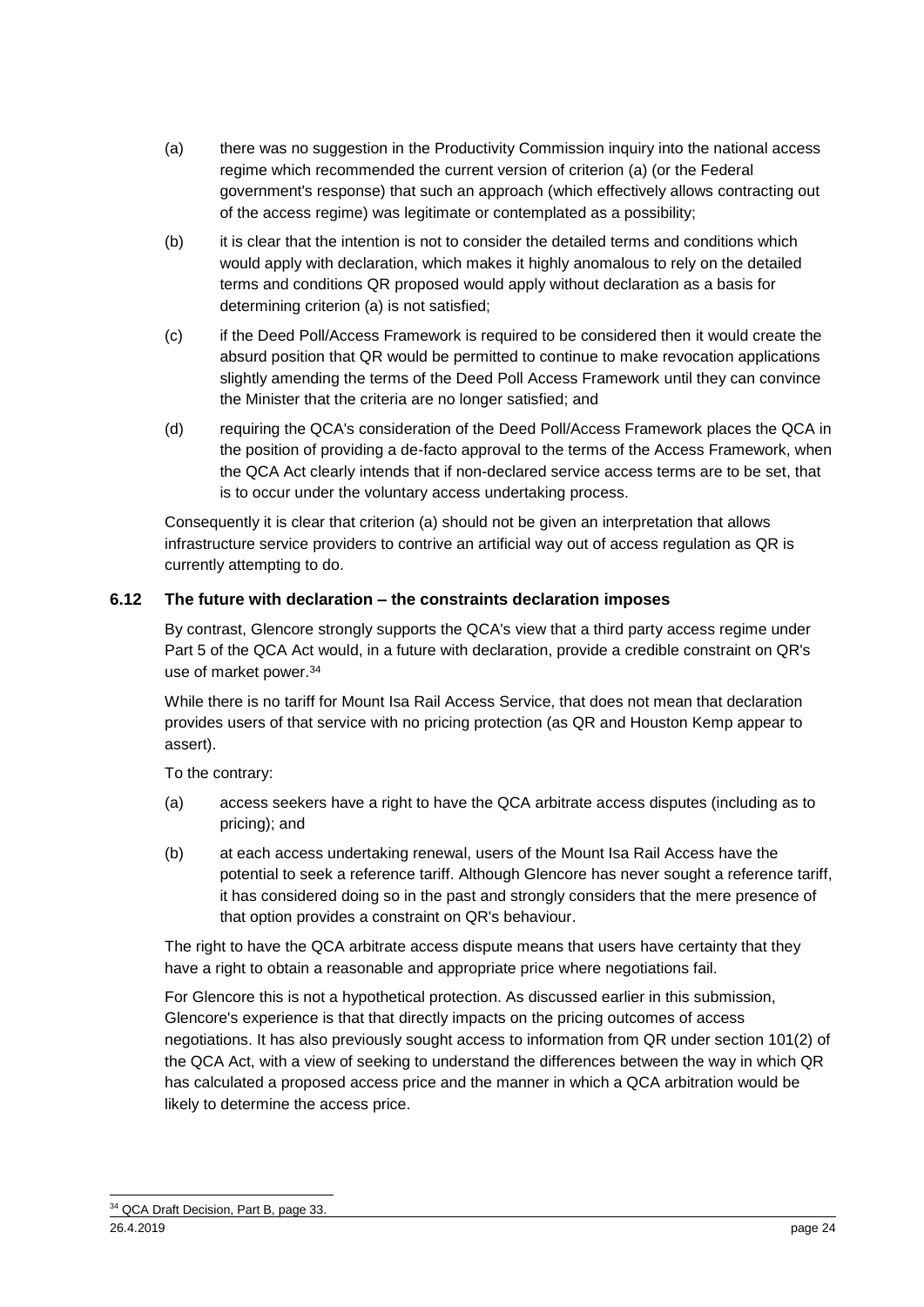It is therefore absolutely clear that the likely future with declaration, involves QR's pricing and non-pricing terms being subject to constraints which prevent the exercise of market power that would be unconstrained without declaration.

#### **6.13 Conclusion**

QR's arguments that criterion (a) is not satisfied are fundamentally flawed and should not be accepted by the QCA for the reasons discussed above.

Glencore firmly supports the QCA's conclusion that access on reasonable terms and conditions as a result of declaration would materially promote competition in the North West Queensland minerals tenements market (and most likely the Mount Isa region rail haulage market) such that criterion (a) is satisfied in respect of the Mount Isa Rail Access service.

#### **7 Criterion (d) – promote the public interest**

#### **7.1 Support for QCA's findings**

QR's arguments in respect of criterion (d) are nearly entirely reliant on their arguments in respect of criterion (a).

Glencore agrees with the QCA's reasoning in respect of criterion (d) that:<sup>35</sup>

*the QCA considers that declaration would promote the long-term certainty of access (including assurance of access on reasonable terms and conditions). Such certainty would more likely promote users of the Mount Isa Line to make investments in the Line, given that users can have confidence that they will reap the benefits of their current investment in the future.*

*The long-term certainty of access (including assurance of access on reasonable terms and conditions) guaranteed under declaration is especially important for the promotion of investment in below-rail facilities, as such investments usually involve large sunk costs, long construction times (e.g. two or more years) and coordinated action between the railway manager and all users.*

*On balance, the QCA considers that declaring the Mount Isa Line service would have a net beneficial impact on investment in the Mount Isa Line.* 

*…*

*the QCA is satisfied that the certainty of access terms in a future with declaration is likely to promote additional investment effects in dependent markets, compared to an environment where there is no declaration.*

*…*

*The QCA considers that declaring the Mount Isa Line service would have a net benefit effect on investment in facilities and dependent markets in the mining sector in North West Queensland, and that such investments would lead to beneficial effects in promoting employment and development of the regional economy … the QCA is satisfied that declaration is likely to provide long-term certainty of access, and access on reasonable terms and conditions, and that this environment is likely to promote additional employment and regional development spending effects compared to an environment where there is no declaration.*

*…*

*The QCA considers that declaration of the Mount Isa Line service:*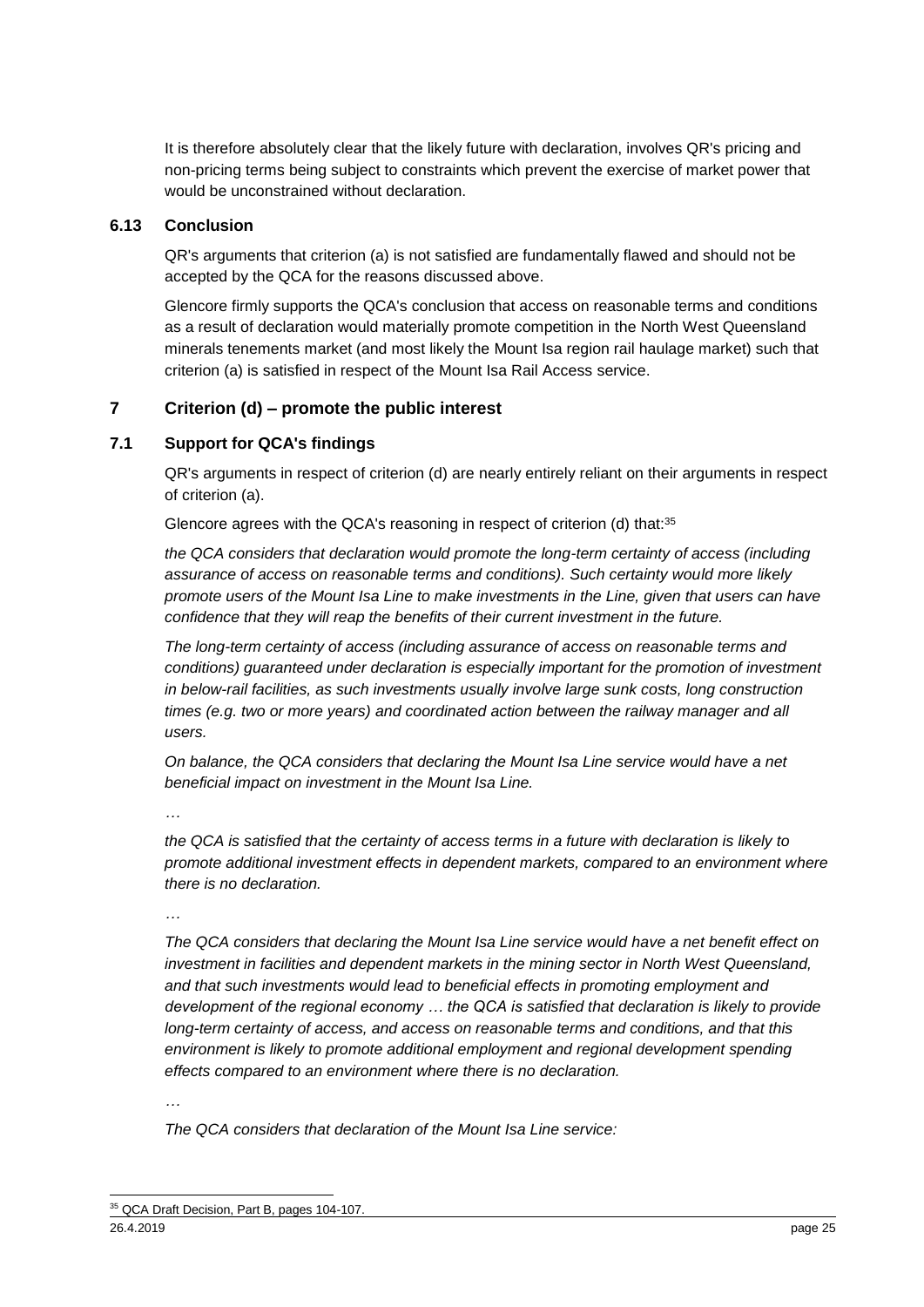- *would have a net beneficial effect on investment in facilities and markets that depend on access to the service*
- *would mean that Queensland Rail incurred administrating and compliance and other costs, however, these costs are not considered excessive relative to those that may be incurred in the absence of declaration*
- *would have a net beneficial effect for employment and regional development in the North West Minerals Province region, as well as the various regional communities served by the Mount Isa Line service.*

*Having weighed all of the costs and benefits, the QCA considers that there is a net public benefit.*

Glencore refers to its previous submissions in this regard, which address the effect of declaration on mining investment in detail and provides some further commentary below.

In assessing criterion (d), it is also worth understanding the magnitude of the public benefits arising from the North West Minerals Province, including the over \$6 billion in value added to the State's economy through minerals development in that region. The following comes from the State's own North West Minerals Province Strategic Blueprint: 36

<sup>26.4.2019</sup> page 26 -<sup>36</sup> Queensland Government, *A Strategic Blueprint for Queensland's North West Minerals Province*, page 10.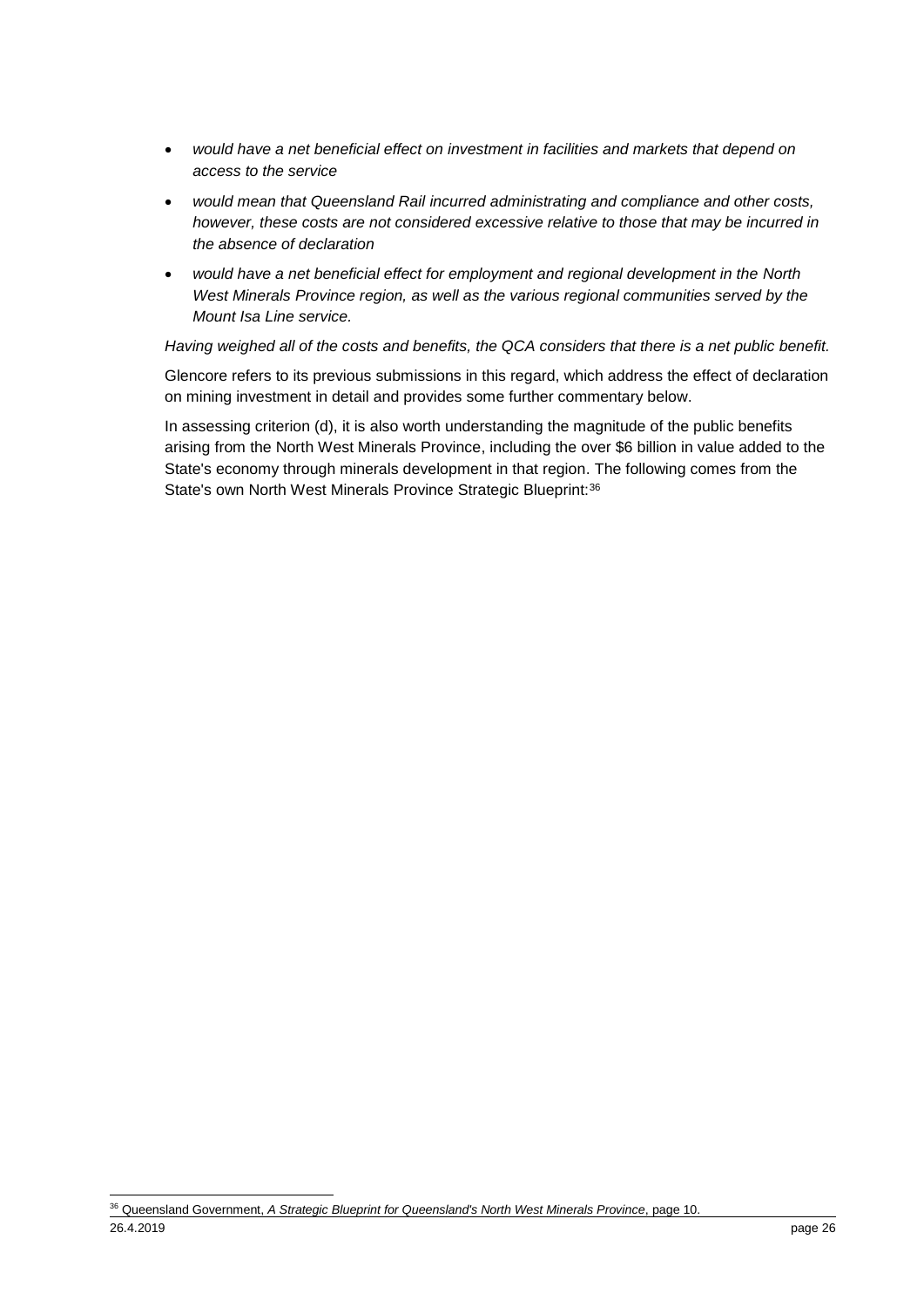## Quick facts - NWMP by the numbers







**Almost two thirds** or 22,000 of the total resident population live in Mount Isa<sup>®</sup>

Aboriginal and **Torres Strait Islander** people represent

of the total population compared to 4.4% across the rest of Queensland\*



Median age of the population is

#### ears compared to

36.9 years across the rest of Queensland\*

"June 2015 Dune 2016



## $60%$

of jobs directly or indirectly supported by mining\*



### 1.9% QLD **0.7% NWMP**

Resident population grew at an average rate of 0.7% annually between 2006 to 2016 compared with 1.9% for the rest of Queensland in the same period<sup>#</sup>

**Approximately** billion gross value add in 2010-11

The balance of the below submissions focus on responding to the arguments raised by QR in the March 2019 Submission.

Despite QR's submissions, Glencore does not dispute that the 'overall gains' required by criterion (d) need to be shown to arise from declaration, not just access. However, Glencore considers the QCA's reasoning is very clear in that it considered the likely impact on public benefit factors with and without declaration.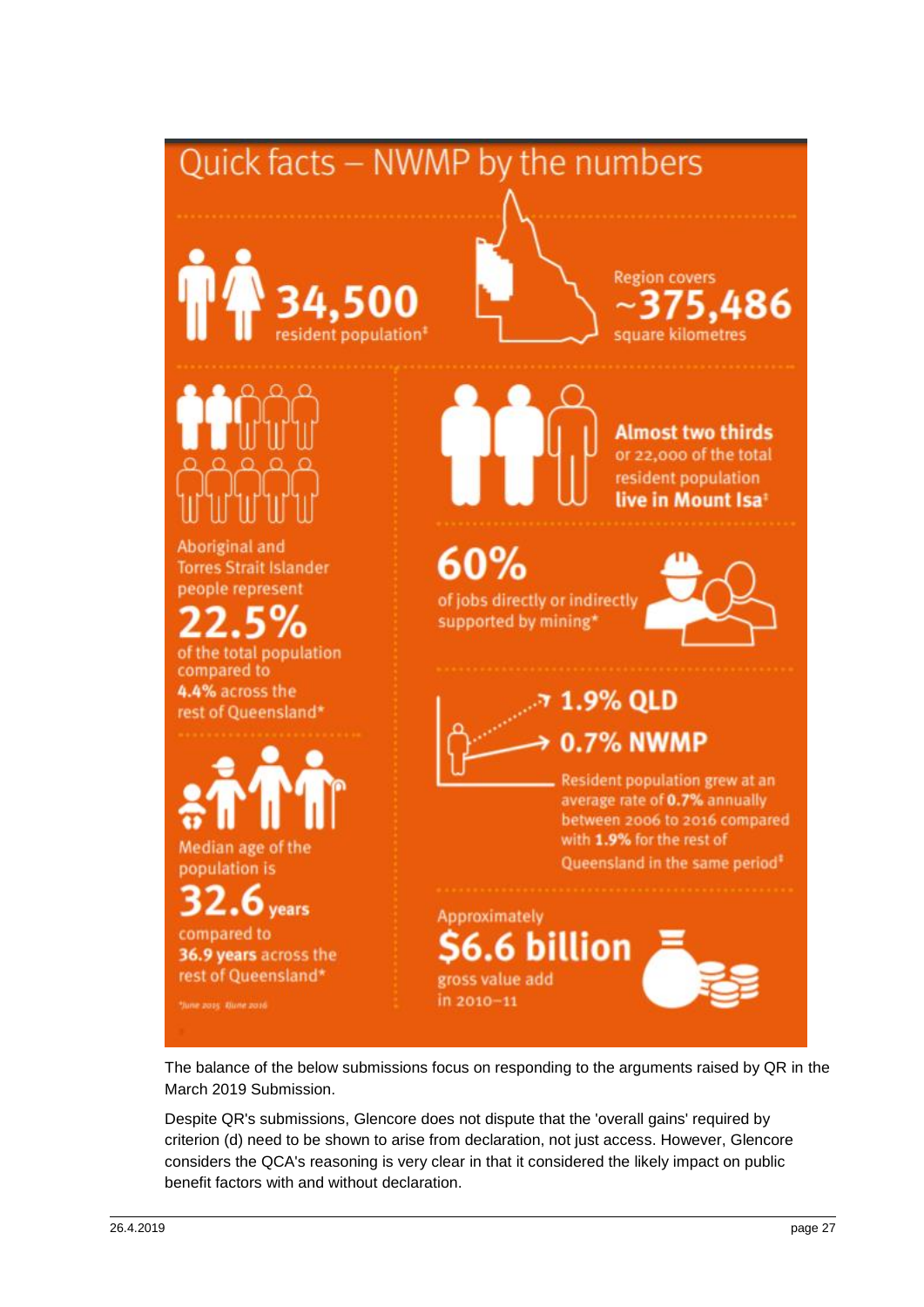However, the QR March 2019 Submission does not take into account that, even if QR will provide access without declaration, it will not do so on reasonable terms and conditions as its pricing (in particular – but also its non-pricing terms) will effectively be unconstrained – and it is that potential for monopoly pricing and other monopolistic behaviour which impacts on the incentives to make investments in the minerals tenements market and a variety of other public interest factors, including the flow-on impacts the QCA has identified.

#### **7.2 Constraints and incentives**

As discussed in detail in respect of criterion (a), QR has an incentive to maximise profits, but does not face material constraints of the nature asserted in the QR March 2019 Submission.

It is well recognised that non-vertically integrated firms still have incentives to maximise profits and can find it profit maximising to engage in monopoly pricing that has an adverse impact on both the public interest and competition and investment in dependent markets.

As addressed in detail in the submissions above (and Glencore's earlier submissions), QR will not have constraints that prevent them from engaging in monopoly pricing in the absence of declaration.

#### **7.3 Factors impacting on investment decisions**

Glencore notes the QCA's view that investment in mines (and the subsequent effects to regional development and employment) would still be likely to occur in the future with or without declaration such that the ongoing declaration of the Mount Isa Rail Access Service would only result in *additional investment*. <sup>37</sup> Whilst Glencore accepts that a public benefit relevant to the assessment of criterion (d) is produced in either case, Glencore considers that this view does not fully appreciate the significant levels of risk inherent in logistics cost and how this would impact any investment in mining with or without declaration.

As an entity that has actually considered and made investments in the North West Queensland minerals province, Glencore implores the QCA to appreciate that declaration is a material driver of investment in the mining industry. This is particularly the case when considering the:

- (a) nature of the products produced in the North West Queensland minerals province, being bulk commodities;
- (b) cost of logistics for a mining operation as a key investment decision and as a significant portion of costs once a mine is operational; and
- (c) very significant distance between the North West Queensland minerals province and the point of export at the Port of Townsville.

In the absence of declaration, it would be an impossible expectation for a North West Queensland miner (existing or prospective) to take on the enormous levels of risk in:

- (d) exploring and developing a new tenement (which may or may not be profitable depending on the outcome of those activities) at such a drastic distance from the point of export; and
- (e) negotiating the terms of access to that point of export at a point in the future with no certainty as to whether the outcome of that negotiation will produce economically or commercially feasible terms.

The same logic clearly applies for producing mines when it comes to considering either new investments or expansions of existing projects.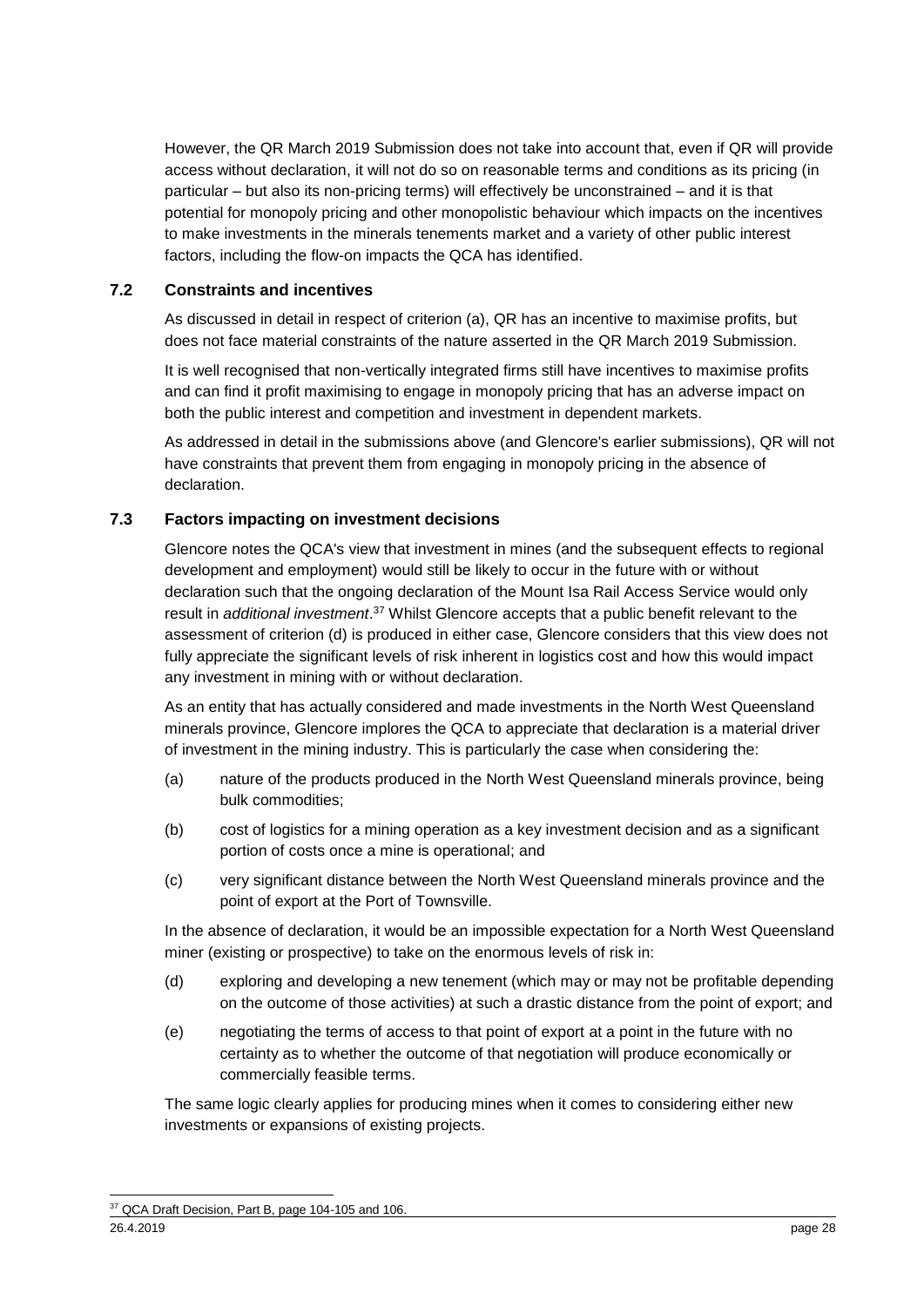Glencore also notes QR's comments that the existence of negotiated access agreements on the Mount Isa system under the existing declaration indicate that the same outcome would be possible in the absence of declaration. This could not be further from the truth.

As discussed above in respect of criterion (a), just having the availability of the protections under the QCA Act and the QCA as regulator are themselves substantial constraints to QR's behaviour in negotiating terms of access is the existing declared environment.

Although Glencore has not previously sought to rely on those protections (for example, through requesting a reference tariff or requiring arbitration under the QCA Act) that simply shows that those protections have had the constraining effect that they are designed to have.

Consequently, Glencore continues to consider that in a future with declaration, all investment in dependent markets would be promoted, not only additional investment.

#### **7.4 The Access Framework does not provide reasonable terms and conditions**

The QR March 2019 Submission appears to assert that the Access Framework means that some public benefits will be produced without declaration as QR will provide access, and it is 'fit for purpose' or 'cost-effective'.

However, as discussed at great length, in respect of criterion (a) above, the Access Framework does not provide reasonable terms and conditions for reasons including:

- (a) legal ineffectiveness;
- (b) the lack of protection for future access seekers;
- (c) the very limited 5 year term;
- (d) the ease with which it can be amended by  $QR$ ;
- (e) the uncertainty of pricing, and ability for QR to engage in monopoly pricing, it creates;
- (f) the difficulties of enforcement and disputes (and therefore achieving compliance); and
- (g) the clear legislative intention

The flaws in the Deed Poll means that even if it is considered as part of the likely future without declaration, it does not constrain QR's conduct.

#### **7.5 Administrative and compliance costs**

Glencore continues to consider that it is QR's approach to the regulatory process that causes an increase to its costs of administration and compliance (despite those costs still not being explicitly described, even after the QCA's clear invitation to do so in the QCA Draft Decision).

That only serves to demonstrate the clear benefits declaration is delivering, particularly given QR's ambit pricing claims during the undertaking process. To the extent that QR wishes to decrease regulatory and compliance costs, it always has a right to provide draft amending access undertakings to the QCA seeking to remove or amend provisions that it considers imposes costs that are not justified by public benefit outcomes. The fact that QR has not done that clearly raises questions about their assertions of undue regulatory burdens that are imposed as a result of declaration.

The point also remains that if users, including Glencore, are willing to pay for the QCA levy and their costs of the regulatory system, they must see real benefits from the regime in advance of the costs incurred, and any remaining costs incurred by QR itself must be relatively minimal.

The analysis of administrative and compliance costs also needs to be considered on a with or without declaration basis – and Glencore consider it is clear that there will be very substantial administrative and compliance costs without declaration. QR's Deed Poll and Access Framework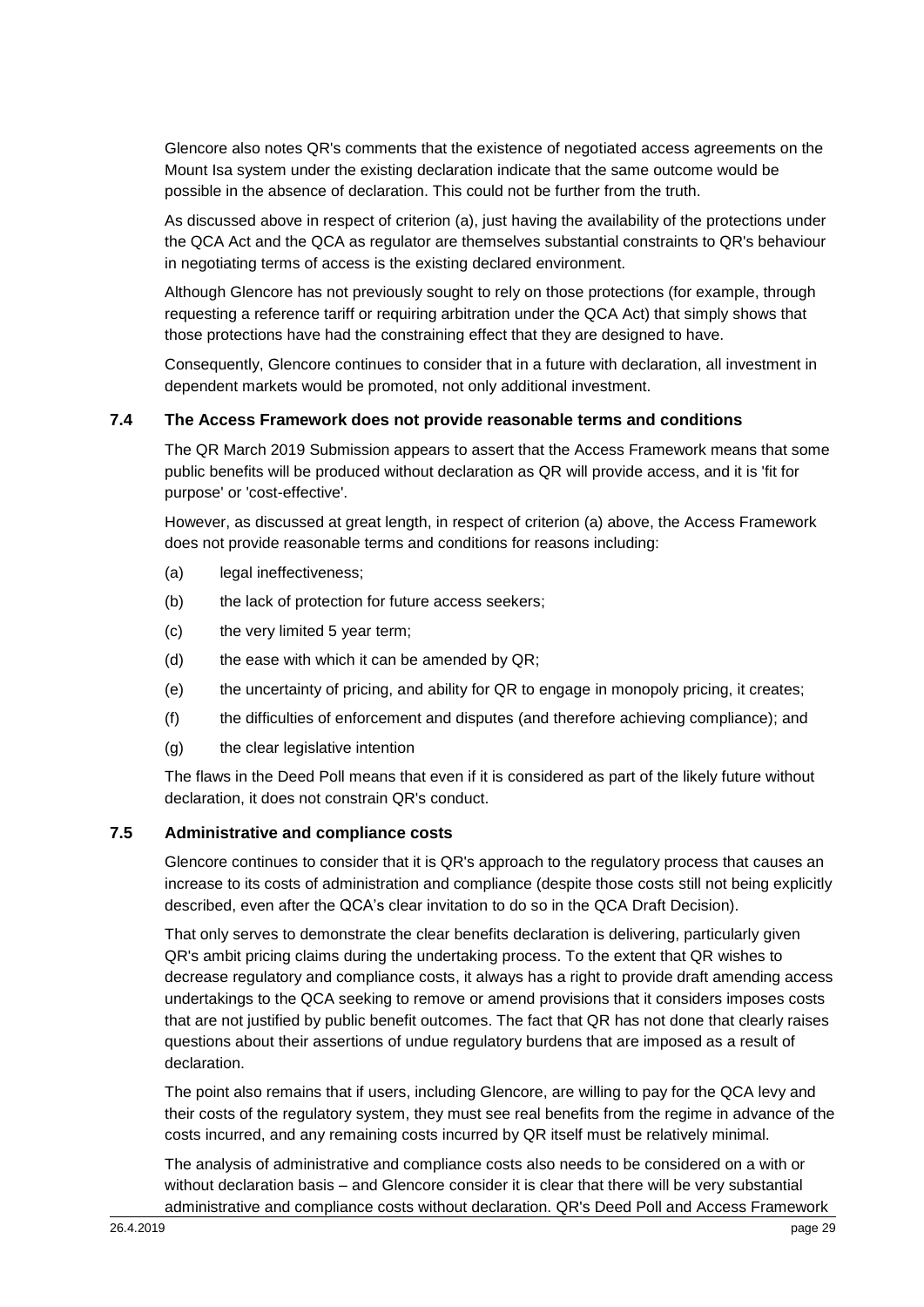is heavily dependent on private arbitration and litigation – and, as a result, the costs that all parties will incur in giving effect to it would be expected to be significantly more than would be the case under a QCA administered regulatory framework.

QR has never answered the QCA's questions about how an Access Framework that is (on QR's view) supposed to produce a 'QCA like result' will reduce costs in the way that QR alleges.

In contrast, Glencore considers it is very clear that in the absence of declaration, costs will increase. As discussed in respect of criterion (a) above, the absence of declaration will increase the frequency of litigation and arbitration due to the difficulties of enforcement and likely protracted disputes. In respect of disputes regarding the access charge, the costs of those protracted arbitrations are very likely to result in users that are unable to fund such lengthy processes to settle early at a higher price, compared to users with deeper pockets that may have more ability to fund those disputes. Consequently, even where QR intended for the access charge to be consistent across each of its agreements in a future without declaration, that is highly unlikely to reflect reality.

In any case, in addition to the issues with arbitration and litigation discussed in respect of criterion (a), there are any number of further factors that would prevent QR from putting itself in the QCA's shoes as decision maker. For example, the QCA has substantial information gathering powers under Part 6 of the QCA Act which can require a person to produce statements and documents to the QCA for an investigation.<sup>38</sup>

#### **7.6 Regional employment and development**

The QCA considered the regional employment and development impacts with and without declaration were finely balanced, ultimately concluding that declaration is likely to have a small beneficial effect in terms of promoting the public interest in the areas of employment and regional development through mining in the North West Queensland region.<sup>39</sup>

Again, QR's arguments that these benefits would arise anyway are based on their views about the constraints and incentives they face in the absence of declaration which have been comprehensively rejected by the QCA and have been clearly demonstrated by Glencore in this and previous submissions not to reflect the likely future without declaration.

#### **7.7 Assessment of private benefits based on nature of recipients**

The QR March 2019 Submission argues that:

*To the extent that users are foreign owned mining companies, private benefits resulting from declaration must be appropriately discounted. Conversely cost savings benefits accruing to Queensland Rail, as a statutory authority, are relevantly benefits accruing to the people of Queensland.*

A discussed in Glencore's initial cross-submission:

*This is a bizarrely xenophobic submission for a government entity to be making. Declaration benefits haulage providers, all variety of miners and other rail users with substantial operations in Australia, which provide employment, royalties and economic growth. Glencore pays corporate taxes to the Commonwealth government and royalties to the Queensland government, employs substantial volumes of people across its Australian operations and makes substantial investments to Australian regional communities. Glencore is clearly part of the community across which the overall gains from declaration are to be measured. Discounting of clear public benefits based on some element of ultimate foreign ownership is clearly not appropriate; and* 

<sup>-</sup><sup>38</sup> *Queensland Competition Authority Act 1997* (Qld) s 185(1).